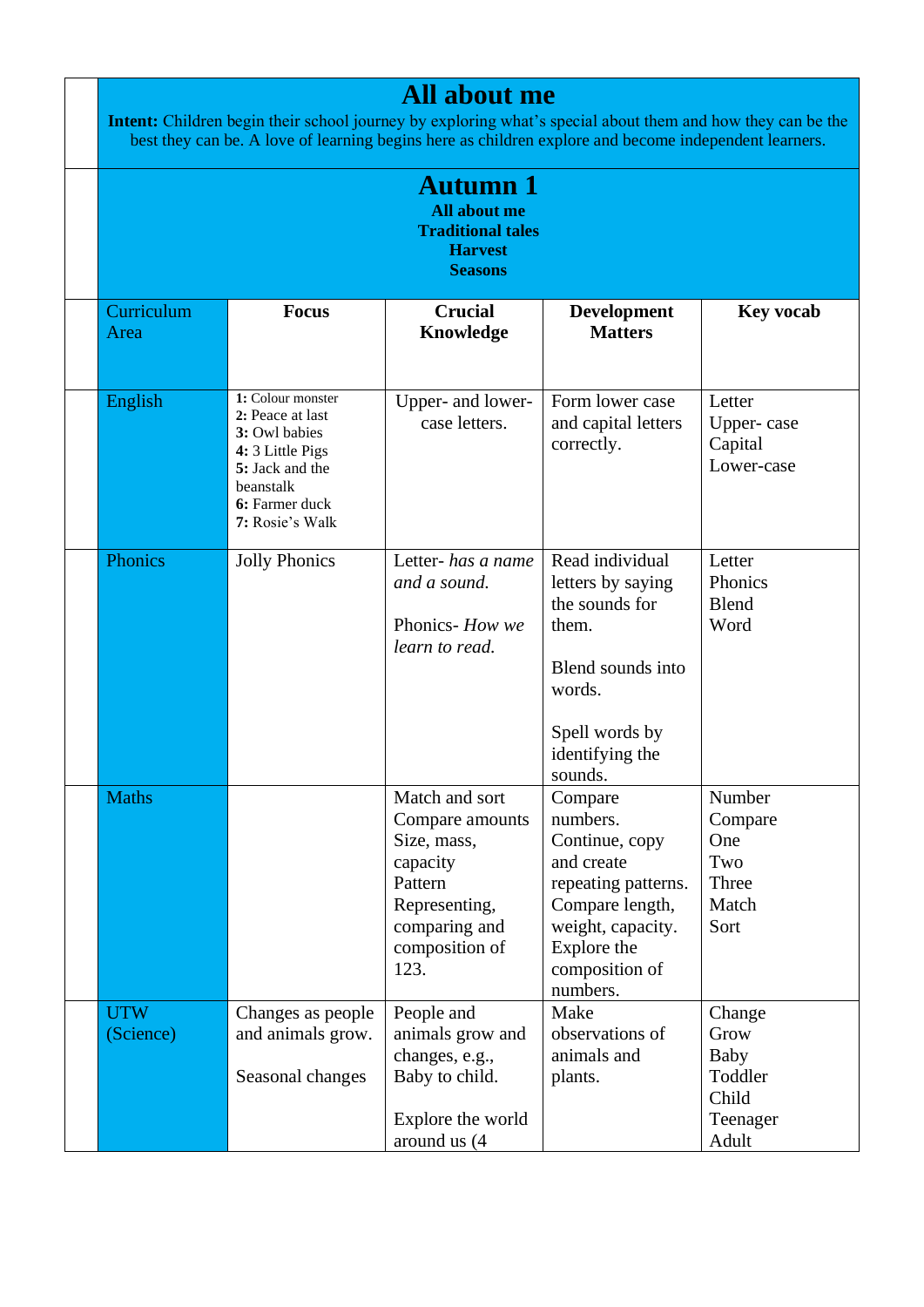|                           |                                                         | seasons, trees lose<br>their leaves, it gets<br>colder in Autumn/<br>Winter)                                                                                                                                                                                |                                                                                                                                                                          |                                                                                                     |
|---------------------------|---------------------------------------------------------|-------------------------------------------------------------------------------------------------------------------------------------------------------------------------------------------------------------------------------------------------------------|--------------------------------------------------------------------------------------------------------------------------------------------------------------------------|-----------------------------------------------------------------------------------------------------|
| <b>UTW</b><br>(Geography) | My home and<br>what it looks like.<br>Map of my street. | 'We can live in<br>different buildings<br>e.g. bungalow,<br>house, flat'<br>'We can travel to<br>school in different<br>ways e.g. walk,<br>car, scooter, taxi'<br>'There are<br>different places<br>around where we<br>live e.g. shop,<br>school, gym, park | Draw information<br>from a simple<br>map.<br>Recognise<br>environments<br>where we live.<br>Describe their<br>immediate<br>environment.                                  | Home<br><b>Street</b><br>Map<br>Environment                                                         |
| <b>UTW</b><br>(History)   |                                                         |                                                                                                                                                                                                                                                             |                                                                                                                                                                          |                                                                                                     |
| <b>PSHE</b>               | Feelings- me and<br>others.                             | There are different<br>emotions I can<br>feel.<br>Sad, scared,<br>happy, angry.                                                                                                                                                                             | Express their<br>feelings and<br>consider the<br>feelings of others.<br>Identify and<br>moderate their<br>own feelings.<br>Think about the<br>perspectives of<br>others. | Emotions<br>Feelings<br>Sad<br>Scared<br>Happy<br>Angry                                             |
| Art                       | Drawing and<br>sketching.                               | Pencils and other<br>tools can make<br>marks.                                                                                                                                                                                                               | Safely use and<br>explore a variety<br>of materials, tools<br>and techniques.<br>Experimenting<br>with colour,<br>design and<br>texture.                                 | Pattern<br>Texture<br>Thick/thin<br>Dots<br>Wavy<br>Lines<br>Imagination<br>Soft<br>Dashes<br>Heavy |
| <b>RE</b>                 | We all have a role<br>within society.                   | Religious<br>education is where<br>we learn about<br>different religions.                                                                                                                                                                                   | Understand that<br>some places are<br>special to<br>members of their<br>community.                                                                                       | Community<br><b>RE</b><br>Special<br><b>Beliefs</b>                                                 |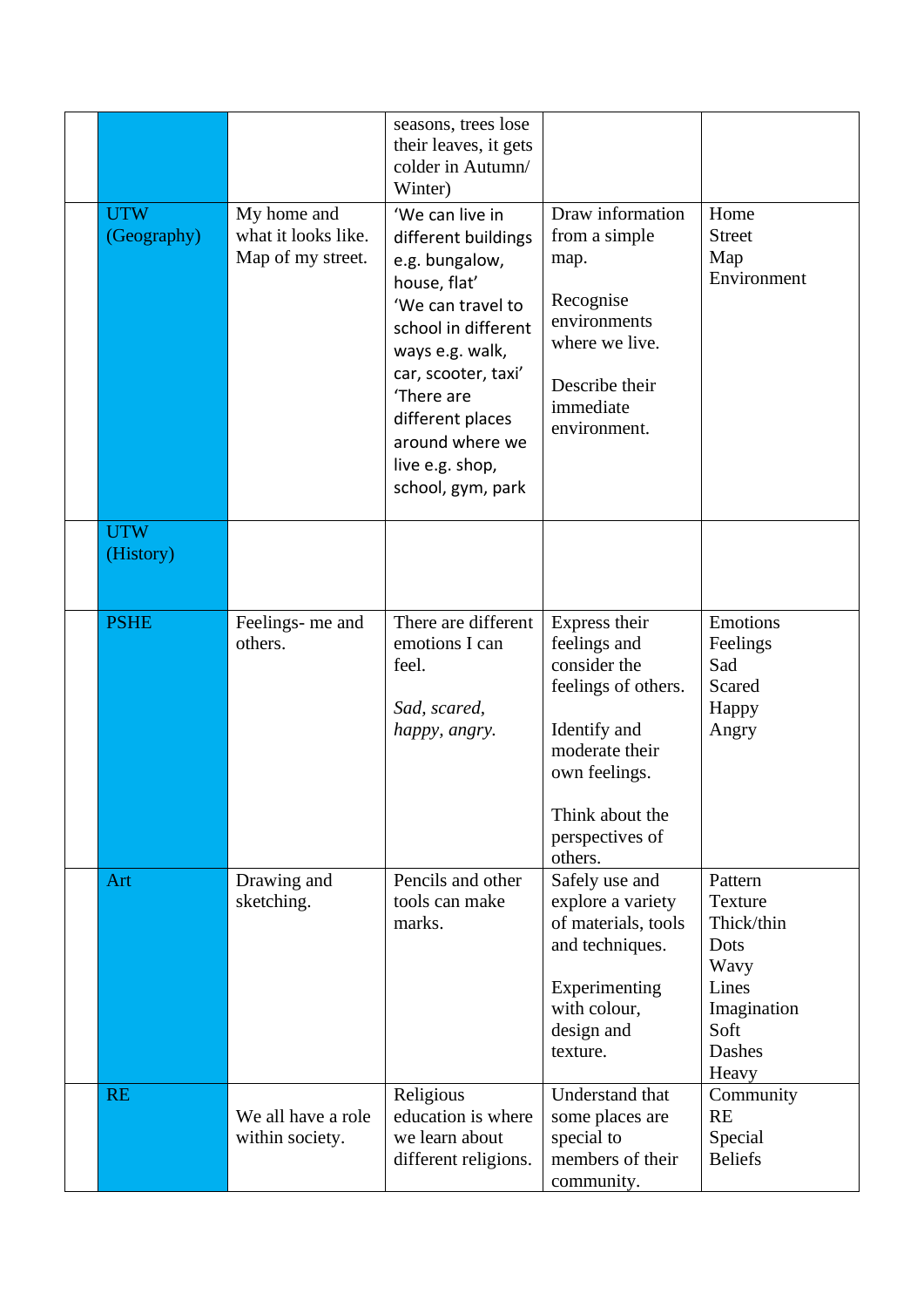|           |                              | Community is a<br>group of people<br>(home or school).<br>An occupation is a<br>job.<br>We celebrate<br>different events<br>throughout the | Recognise that<br>people have<br>different beliefs<br>and celebrate<br>special times in<br>different ways. |                                                                    |
|-----------|------------------------------|--------------------------------------------------------------------------------------------------------------------------------------------|------------------------------------------------------------------------------------------------------------|--------------------------------------------------------------------|
| Computing | Technology all<br>around us. | year.<br>Lots of things<br>around me use<br>technology.<br>People who care<br>for me should<br>know what I'm<br>doing on my<br>computer.   | Explain the<br>reasons for rules.                                                                          | Technology<br>Computer<br><b>IPad</b><br>Phone<br>Laptop<br>Tablet |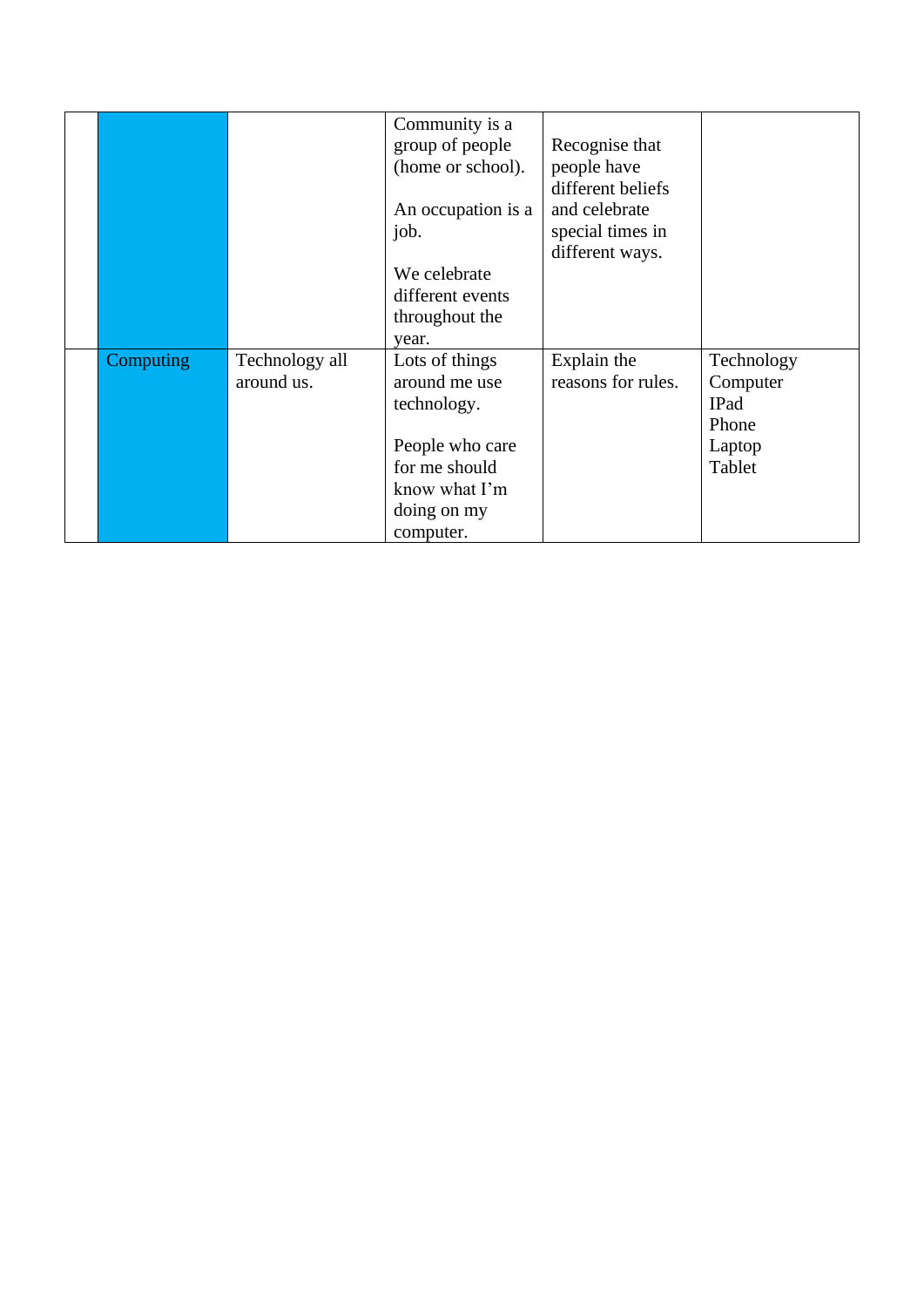|                         |                                                                                                                                                                                                                 | Autumn 2<br><b>Traditional tales</b><br>People who help us<br>Christmas                                                                                                                                                       |                                                                                                                                                                                                                      |                                                                                                                                    |
|-------------------------|-----------------------------------------------------------------------------------------------------------------------------------------------------------------------------------------------------------------|-------------------------------------------------------------------------------------------------------------------------------------------------------------------------------------------------------------------------------|----------------------------------------------------------------------------------------------------------------------------------------------------------------------------------------------------------------------|------------------------------------------------------------------------------------------------------------------------------------|
| Curriculum<br>Area      | Focus                                                                                                                                                                                                           | Crucial Knowledge                                                                                                                                                                                                             | Development<br><b>Matters</b>                                                                                                                                                                                        | Key vocab                                                                                                                          |
| English                 | Little red<br>1.<br>hen<br>Gingerbread<br>2.<br>man<br>3 Billy goats<br>3.<br>gruff<br>A superhero<br>4.<br>like you<br>The jolly<br>5.<br>postman<br>The jolly<br>6.<br>Christmas<br>postman<br>Stickman<br>7. | Upper- and lower-case<br>letters.<br>Word-A group of<br>letters that mean<br>something.                                                                                                                                       | Form lower case<br>and capital<br>letters correctly.<br>Demonstrate<br>what has been<br>read to them by<br>retelling stories.                                                                                        | Letter<br>Upper-case<br>Capital<br>Lower-case<br>Word<br>Retell                                                                    |
| Phonics                 | <b>Jolly Phonics</b>                                                                                                                                                                                            | Letter- has a name<br>and a sound.<br>Phonics- How we<br>learn to read.<br>Digraph- 2 letters that<br>make 1 sound.                                                                                                           | Read individual<br>letters by saying<br>the sounds for<br>them.<br><b>Blend sounds</b><br>into words.<br>Spell words by<br>identifying the<br>sounds.                                                                | Letter<br>Phonics<br><b>Blend</b><br>Word<br>Digraph                                                                               |
| <b>Maths</b>            | White Rose                                                                                                                                                                                                      | <b>Circles and Triangles</b><br>Positional language.<br>Representing numbers<br>to $5$<br>One more/one less<br>Shapes with 4 sides.<br>Time<br>Zero<br>Comparing and<br>composition of<br>numbers to 5.<br>Mass and capacity. | Talk about and<br>explore 2D<br>shapes.<br>Understand one<br>more/one less<br>relationship<br>between<br>consecutive.<br>Link the numeral<br>with its number<br>value.<br>Compare length,<br>weight and<br>capacity. | Shape<br>Circle<br>Triangle<br>Number<br>On top<br>Under<br>Next to<br><b>Behind</b><br>In front<br>Time<br>Night<br>Day<br>Weight |
| <b>UTW</b><br>(Science) | Seasonal changes                                                                                                                                                                                                | Explore the world<br>around us (4 seasons,<br>trees lose their leaves,                                                                                                                                                        | Explore the<br>world around us.                                                                                                                                                                                      | Seasons<br>Autumn<br>Winter<br>Spring                                                                                              |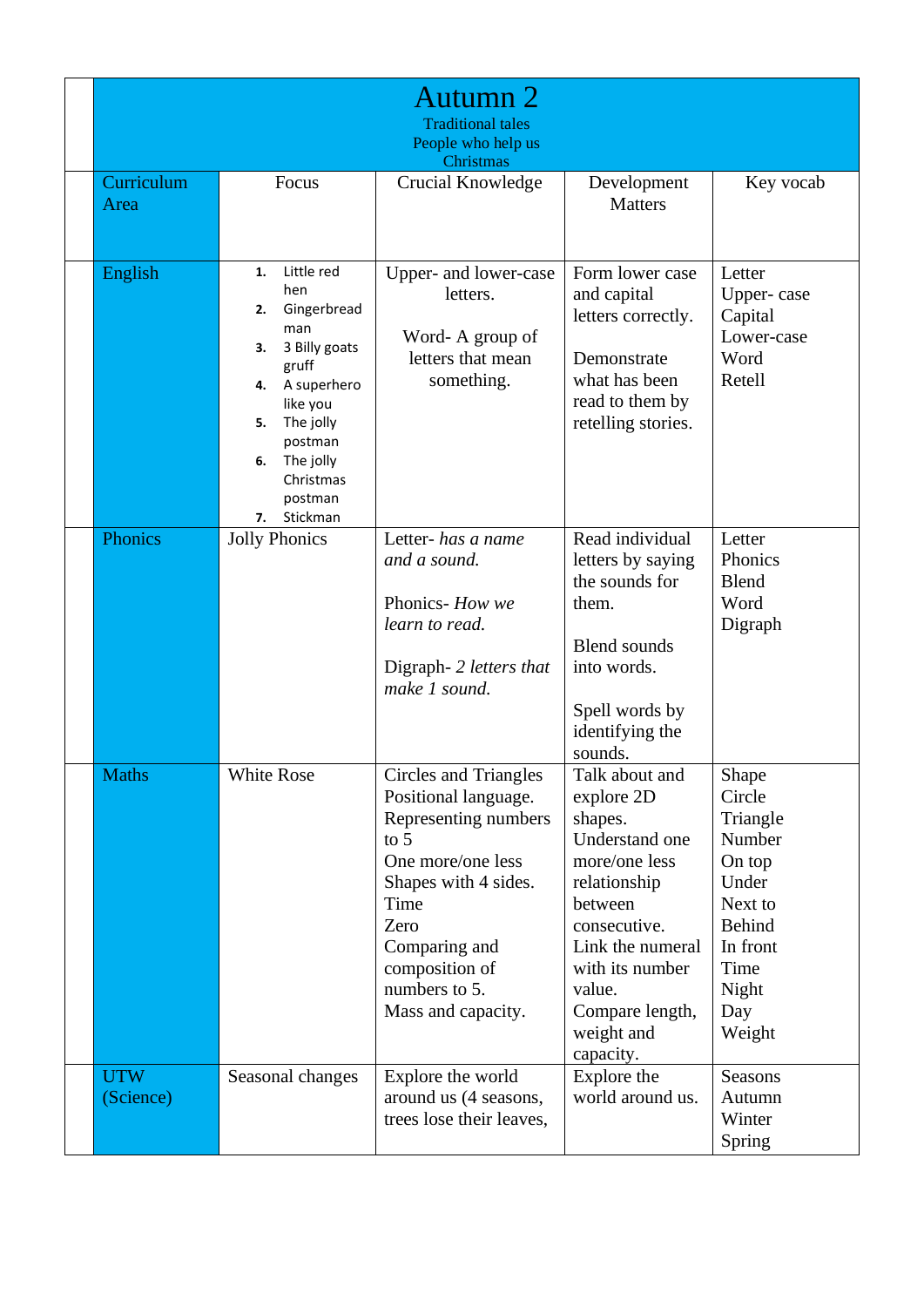| <b>UTW</b><br>(Geography) |                                                 | it gets colder in<br>Autumn/Winter)                                                       | Describe what<br>we feel here and<br>outside.<br>Understand the<br>effects of<br>changing seasons<br>on the world<br>around them.                                                                                                      | Summer<br>Change<br>Weather<br>Temperature                  |
|---------------------------|-------------------------------------------------|-------------------------------------------------------------------------------------------|----------------------------------------------------------------------------------------------------------------------------------------------------------------------------------------------------------------------------------------|-------------------------------------------------------------|
|                           |                                                 |                                                                                           |                                                                                                                                                                                                                                        |                                                             |
| <b>UTW</b><br>(History)   | My timeline.<br>My family tree.<br>My memories. | I was a baby and I've<br>grown.<br>I've got a<br>mum/dad/nan/grandad,<br>etc.             | Comment on<br>familiar<br>situations in the<br>past.<br>Understand the<br>past through<br>settings,<br>characters and<br>events in books.<br>Know some<br>similarities and<br>differences<br>between things<br>in the past and<br>now. | Grow<br>Change<br>Past<br>Timeline<br>Family<br>Memory      |
| <b>PSHE</b>               | Likes and dislikes                              | We grow up and we<br>change.<br>There are things I like<br>and dislike.                   | Identify and<br>moderate their<br>own feelings.<br>Think about the<br>perspectives of<br>others.<br>See themselves<br>as a valued<br>individual.                                                                                       | Like<br>Dislike<br>Change<br>Hobby<br>Different<br>The same |
| DT                        | Hinges                                          | What a product is for?<br>Who a product is for?<br>A hinge makes a box<br>open and close. | Safely use and<br>explore a variety<br>of materials.<br>Share their<br>creations                                                                                                                                                       | Product<br>What?<br>Who?<br>Hinge<br>Material               |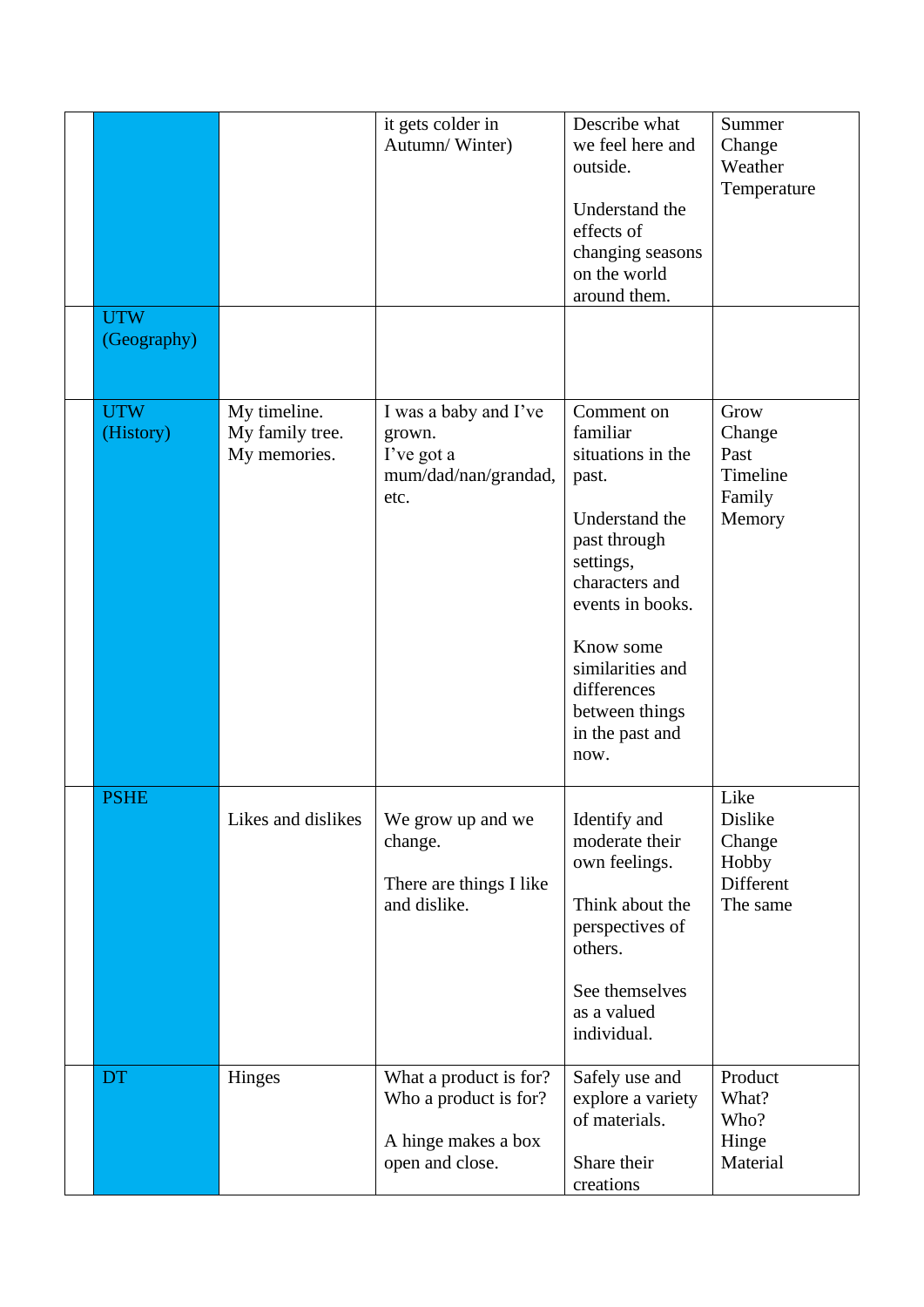|           |                                       |                                                                                                                                               | explaining the<br>process they've<br>used.                                                                                                                                                       |                                                                                           |
|-----------|---------------------------------------|-----------------------------------------------------------------------------------------------------------------------------------------------|--------------------------------------------------------------------------------------------------------------------------------------------------------------------------------------------------|-------------------------------------------------------------------------------------------|
| <b>RE</b> | We all have a role<br>within society. | Community is a group<br>of people (home or<br>school).<br>An occupation is a job.<br>We celebrate different<br>events throughout the<br>year. | Understand that<br>some places are<br>special to<br>members of their<br>community.<br>Recognise that<br>people have<br>different beliefs<br>and celebrate<br>special times in<br>different ways. | Community<br>Occupation<br>Job<br>Role<br>Celebrate<br>Christmas<br>Jesus<br>Christianity |
| Computing | Technology all<br>around us.          | Lots of things around<br>me use technology.<br>People who care for<br>me should know what<br>I'm doing on my<br>computer.                     | Explain the<br>reasons for rules.                                                                                                                                                                | Technology<br>Computer<br>IPad<br>Phone<br>Laptop<br>Tablet                               |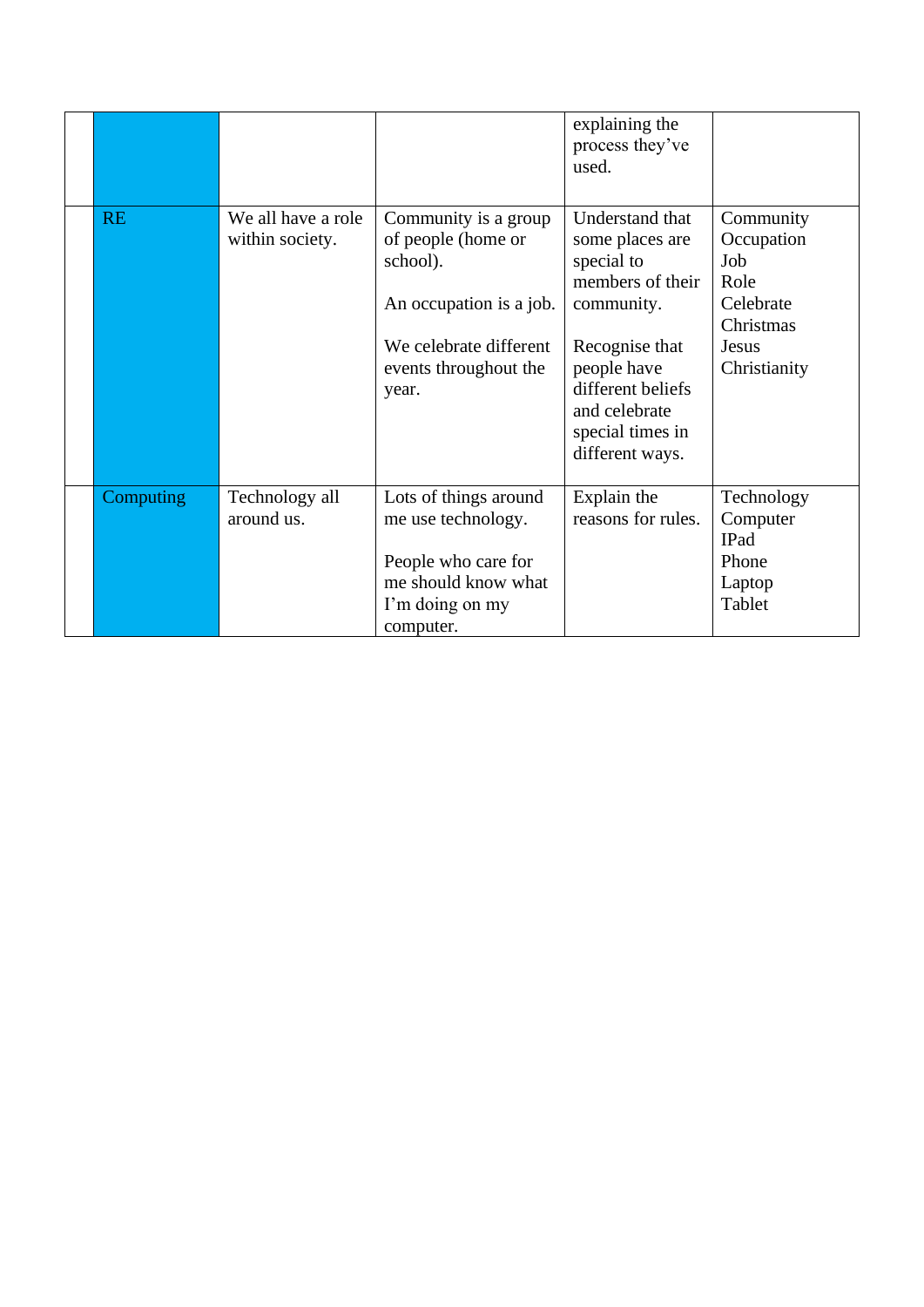|                    |                                                                                                                                                                                                                           | <b>All around me</b>                                                                                                                                                                                                                                                                    | <b>Intent:</b> The children build on their previous learning to explore more about the environment<br>around them and the changes they may see. This further develops their confidence and interest in                                   |                                                                                                       |
|--------------------|---------------------------------------------------------------------------------------------------------------------------------------------------------------------------------------------------------------------------|-----------------------------------------------------------------------------------------------------------------------------------------------------------------------------------------------------------------------------------------------------------------------------------------|------------------------------------------------------------------------------------------------------------------------------------------------------------------------------------------------------------------------------------------|-------------------------------------------------------------------------------------------------------|
|                    |                                                                                                                                                                                                                           | learning.                                                                                                                                                                                                                                                                               |                                                                                                                                                                                                                                          |                                                                                                       |
|                    |                                                                                                                                                                                                                           | Spring 1<br>Winter<br><b>Animals</b>                                                                                                                                                                                                                                                    |                                                                                                                                                                                                                                          |                                                                                                       |
|                    |                                                                                                                                                                                                                           | Special people                                                                                                                                                                                                                                                                          |                                                                                                                                                                                                                                          |                                                                                                       |
| Curriculum<br>Area | Focus                                                                                                                                                                                                                     | Crucial<br>Knowledge                                                                                                                                                                                                                                                                    | Development<br><b>Matters</b>                                                                                                                                                                                                            | Key vocab                                                                                             |
| English            | The<br>1.<br>Gruffalo's<br>child<br>Ridiculous<br>2.<br>3.<br>Dear zoo<br>Brown bear,<br>4.<br>brown bear<br>what do you<br>see?<br>Monkey<br>5.<br>puzzle<br>Rainbow fish<br>6.<br>Let's go<br>7.<br>home little<br>bear | Upper- and lower-<br>case letters.<br>Word-A group of<br>letters that mean<br>something.<br>Finger spaces-<br>Gaps left between<br>words.<br>Phrase-A group<br>of words that does<br>not have a verb<br>but tells us<br>information.                                                    | Write short<br>sentences using a<br>capital letter and a<br>full stop.<br>Read simple<br>phrases and<br>sentences.                                                                                                                       | Letter<br>Upper-case<br>Capital<br>Lower-case<br>Word<br>Retell<br>Finger space<br>Phrase<br>Sentence |
| Phonics            | <b>Jolly Phonics</b>                                                                                                                                                                                                      | Letter- has a name<br>and a sound.<br>Phonics-How we<br>learn to read.<br>Diagraph- 2 letters<br>that make 1 sound.<br>Word-A group of<br>letters that mean<br>something.<br>Rhyme- where<br>words have or end<br>in the same sound.<br>Find and copy-<br>Look for and copy<br>exactly. | Read individual<br>letters by saying<br>the sounds for<br>them.<br>Blend sounds into<br>words.<br>Spell words by<br>identifying the<br>sounds.<br>Say a sound for<br>each letter in the<br>alphabet and say<br>at least 10<br>diagraphs. | Letter<br>Phonics<br><b>Blend</b><br>Word<br>Digraph<br>Rhyme                                         |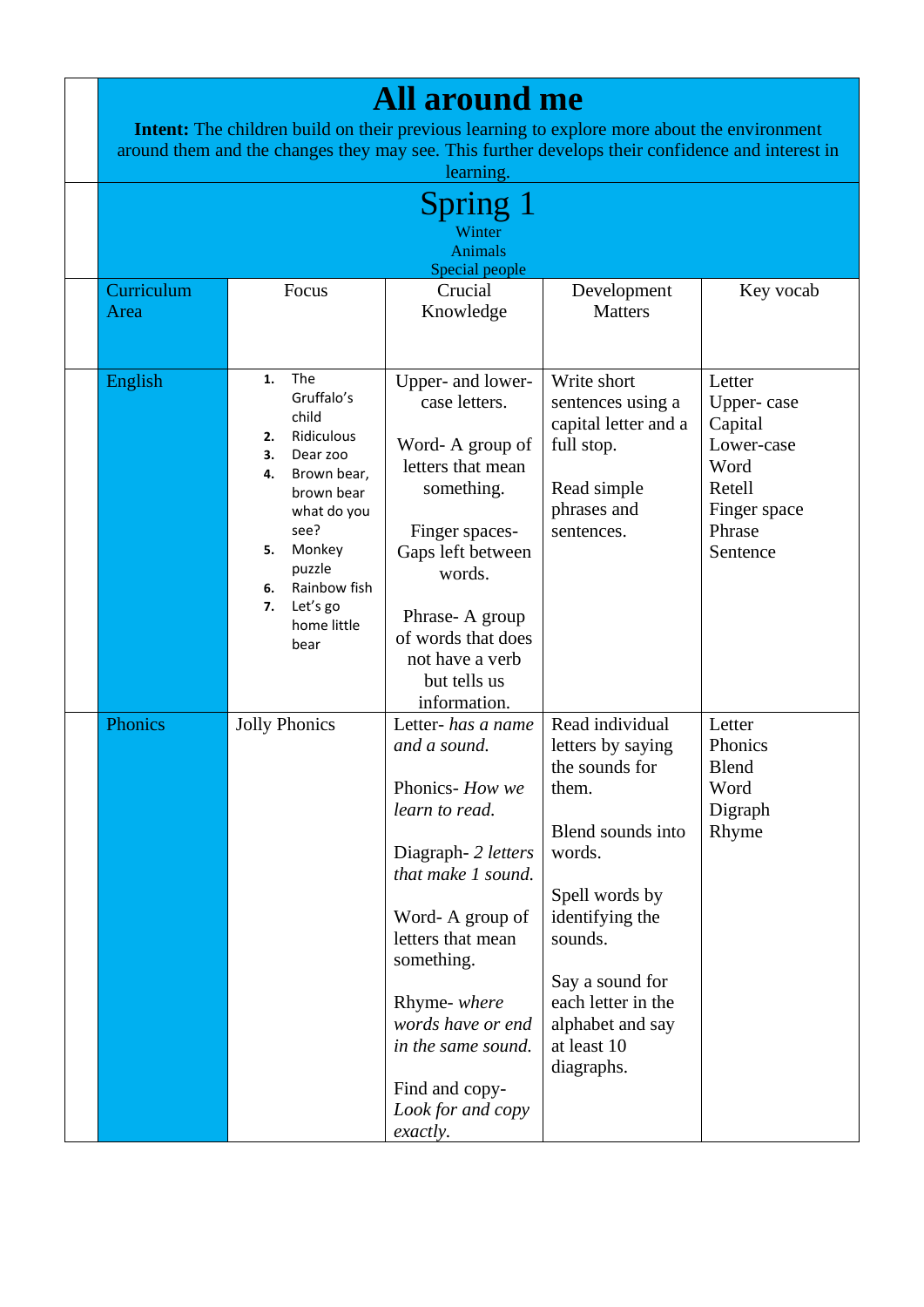| <b>Maths</b>                            | White Rose Maths                                       | 6,7,8<br>Making pairs<br>Combining two<br>groups<br>Length and height<br>Time<br>9 and 10<br>Comparing<br>numbers to 10<br>Bonds to 10<br>3D shapes<br>Pattern                                                          | Have a deep<br>understanding of<br>numbers to 10,<br>including the<br>composition of<br>each number.<br>Compare<br>quantities up to<br>10.<br>Compare length,<br>weight and<br>capacity.<br>Automatically<br>recall number | Compare<br>Length<br>Height<br>Capacity<br>Time<br>Number<br>Number bond<br>3D Shape<br>Pattern |
|-----------------------------------------|--------------------------------------------------------|-------------------------------------------------------------------------------------------------------------------------------------------------------------------------------------------------------------------------|----------------------------------------------------------------------------------------------------------------------------------------------------------------------------------------------------------------------------|-------------------------------------------------------------------------------------------------|
| <b>UTW</b><br>(Science)                 | Habitats<br>Seasonal changes                           | I know where<br>different animals<br>live.<br>I know what<br>different animals<br>need to survive.<br>Explore the world<br>around us (4<br>seasons, trees lose<br>their leaves, it gets<br>colder in Autumn/<br>Winter) | bonds.<br>Make<br>observations of<br>animals and<br>plants.                                                                                                                                                                | Habitat<br>Home<br>Environment                                                                  |
| <b>UTW</b><br>(Geography)<br><b>UTW</b> | Where animals<br>live around the<br>world.             | Animals live in<br>different places.                                                                                                                                                                                    | Make<br>observations of<br>animals.                                                                                                                                                                                        | Animal<br>Habitat<br>Environment                                                                |
| (History)                               |                                                        |                                                                                                                                                                                                                         |                                                                                                                                                                                                                            |                                                                                                 |
| <b>PSHE</b>                             | My home.<br>Being a good<br>friend (special<br>people) | People live in<br>different kinds of<br>homes.<br>They look<br>different and have<br>different things<br>inside.                                                                                                        | Work and play<br>cooperatively and<br>take turns with<br>others.<br>Form positive<br>attachments with<br>adults and                                                                                                        | Home<br>Special<br>Different<br>Carer<br>Friend                                                 |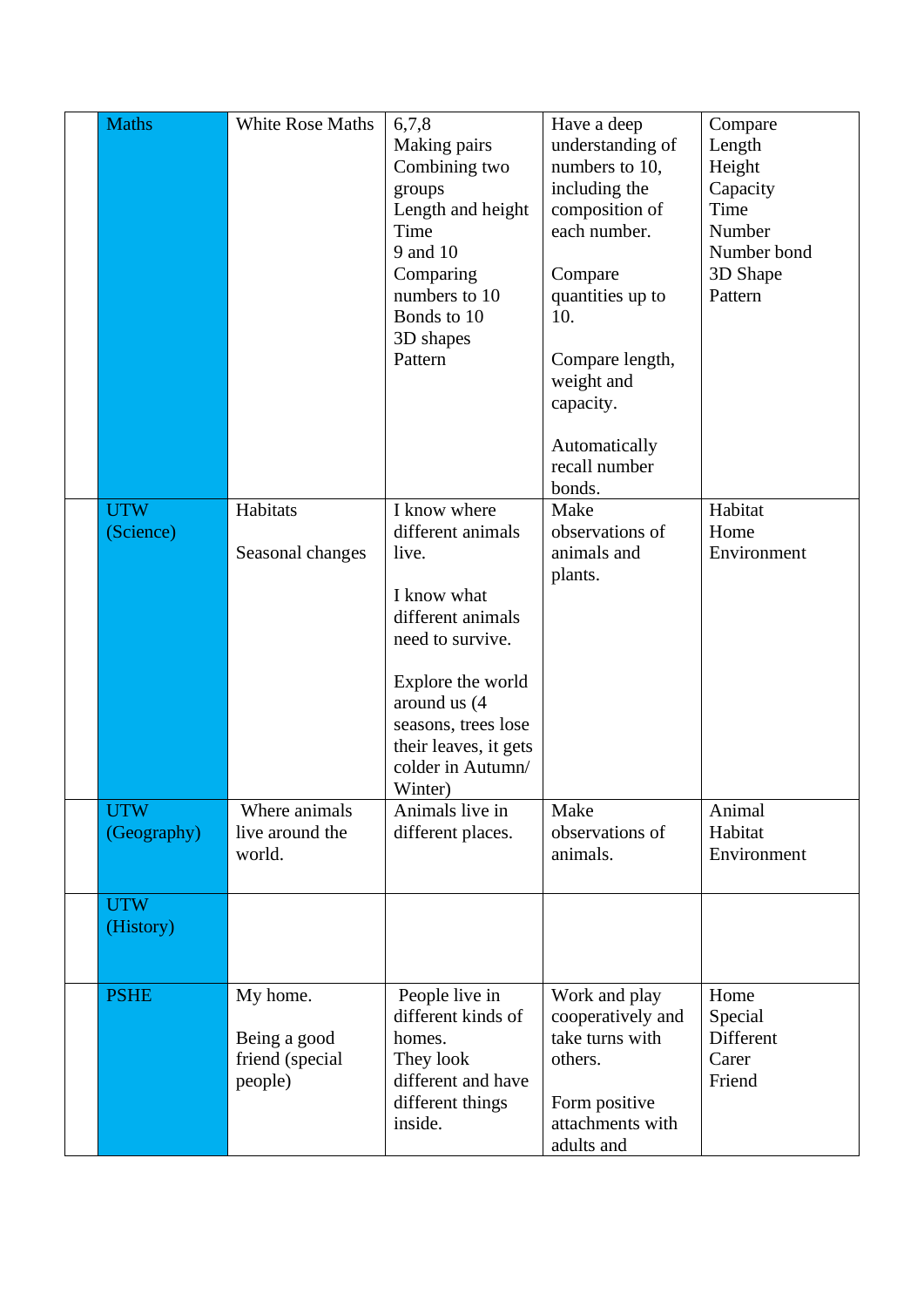|           |                | I know who looks    | friendships with    |                |
|-----------|----------------|---------------------|---------------------|----------------|
|           |                | after me.           | peers.              |                |
|           |                |                     |                     |                |
|           |                | I know how to be    | Show sensitivity    |                |
|           |                | a good friend:      | to their own and    |                |
|           |                | Sharing             | others needs.       |                |
|           |                |                     |                     |                |
|           |                | Helping             |                     |                |
|           |                | Kind hands          |                     |                |
|           |                | Letting others join |                     |                |
|           |                | in.                 |                     |                |
| Art       | Painting.      | Explore what        | Explore a variety   | Primary        |
|           |                | happens when        | of materials, tools | Paint          |
|           |                | colours are mixed.  | and techniques,     | <b>Brush</b>   |
|           |                |                     | experimenting       | Light          |
|           |                | Choose particular   | with colour,        | Dark           |
|           |                | colours for a       | design, texture,    | <b>Tools</b>   |
|           |                | purpose.            | form and function.  | Experiment     |
|           |                |                     |                     | Printing       |
|           |                | Recognise the       |                     |                |
|           |                | primary colours.    |                     |                |
|           |                | Know how to use     |                     |                |
|           |                | different           |                     |                |
|           |                | materials, tools    |                     |                |
|           |                | and techniques.     |                     |                |
| <b>RE</b> | What makes us  | We all have an      | See themselves as   | Unique         |
|           | unique.        | opinion.            | a valued            | Special        |
|           |                |                     | individual.         | Opinion        |
|           |                | We have different   |                     | Like           |
|           |                | likes and dislikes. | Think about the     | <b>Dislike</b> |
|           |                |                     |                     |                |
|           |                |                     | perspectives of     | different      |
|           |                |                     | others.             |                |
| Computing | Technology all | Lots of things      | Offer explanations  | Technology     |
|           | around us.     | around me use       | for why things      | Computer       |
|           |                | technology.         | happen and how      | IPad           |
|           |                |                     | things work.        | Phone          |
|           |                | People who care     |                     | Laptop         |
|           |                | for me should       | Use talk to help    | Tablet         |
|           |                | know what I'm       | work out problems   |                |
|           |                | doing on my         | and organise        |                |
|           |                | computer.           | thinking.           |                |
|           |                | I can explain the   |                     |                |
|           |                | purpose of          |                     |                |
|           |                | different           |                     |                |
|           |                | technology around   |                     |                |
|           |                | me.                 |                     |                |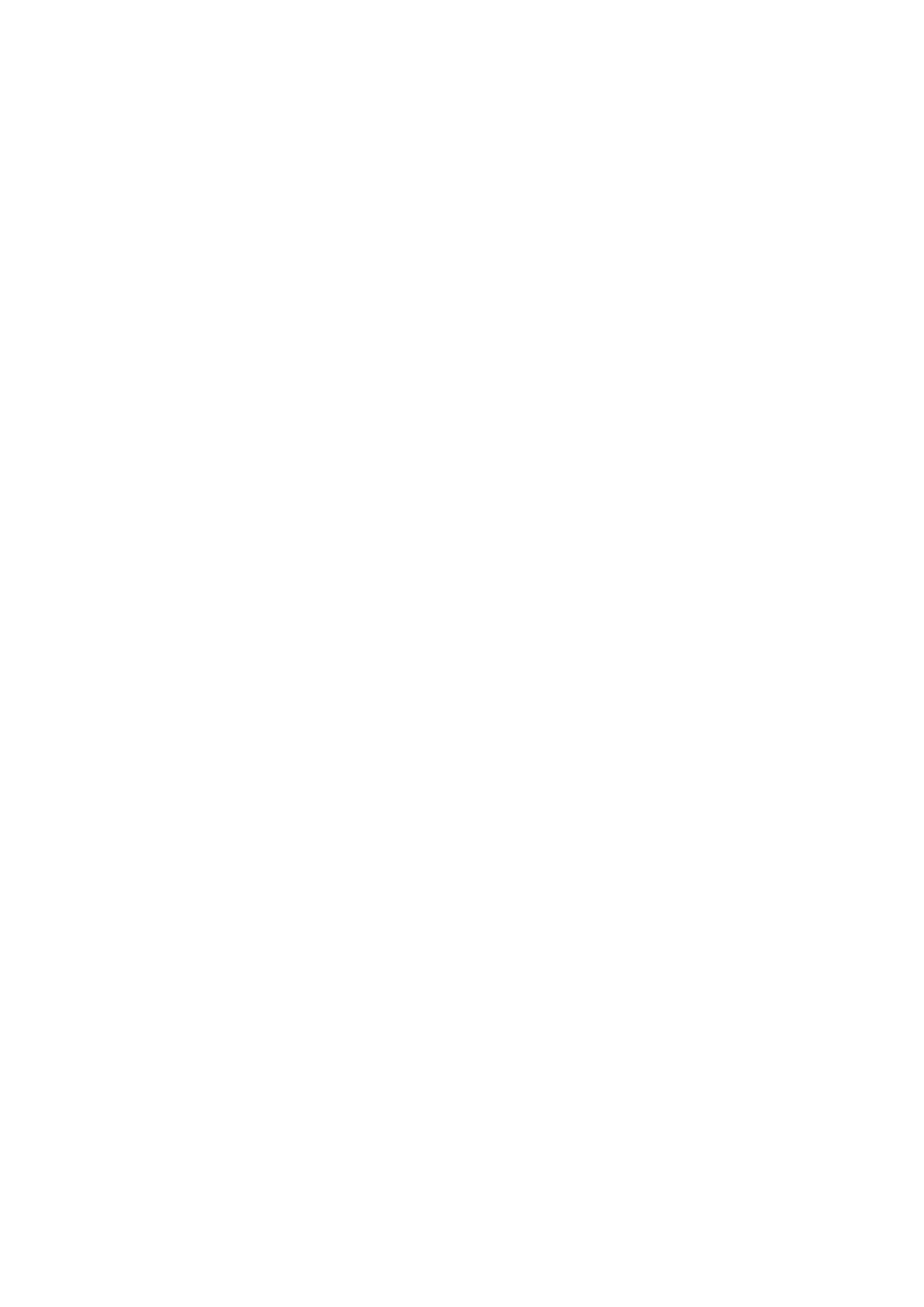|                    |                                                                                                                                                                                                          | Spring 2<br>Farm<br>Growing<br><b>Minibeasts</b><br><b>Easter</b>                                                                                                                                                                                                                       |                                                                                                                                                                                                                                          |                                                                                                                    |
|--------------------|----------------------------------------------------------------------------------------------------------------------------------------------------------------------------------------------------------|-----------------------------------------------------------------------------------------------------------------------------------------------------------------------------------------------------------------------------------------------------------------------------------------|------------------------------------------------------------------------------------------------------------------------------------------------------------------------------------------------------------------------------------------|--------------------------------------------------------------------------------------------------------------------|
| Curriculum<br>Area | Focus                                                                                                                                                                                                    | Crucial<br>Knowledge                                                                                                                                                                                                                                                                    | Development<br><b>Matters</b>                                                                                                                                                                                                            | Key vocab                                                                                                          |
| English            | Seed to<br>1.<br>sunflower<br>Spot goes to<br>2.<br>the farm.<br>On the farm.<br>3.<br>The bad-<br>4.<br>tempered<br>ladybird<br>The very<br>5.<br>busy spider<br>We're going<br>6.<br>on an egg<br>hunt | Upper- and lower-<br>case letters.<br>Word-A group of<br>letters that mean<br>something.<br>Finger spaces-<br>Gaps left between<br>words.<br>Phrase-A group<br>of words that does<br>not have a verb<br>but tells us<br>information.                                                    | Write short<br>sentences using a<br>capital letter and a<br>full stop.<br>Read simple<br>phrases and<br>sentences.                                                                                                                       | Letter<br>Upper-case<br>Capital<br>Lower-case<br>Word<br>Retell<br>Finger space<br>Phrase<br>Sentence<br>Full stop |
| Phonics            | <b>Jolly Phonics</b>                                                                                                                                                                                     | Letter- has a name<br>and a sound.<br>Phonics-How we<br>learn to read.<br>Diagraph- 2 letters<br>that make 1 sound.<br>Word-A group of<br>letters that mean<br>something.<br>Rhyme- where<br>words have or end<br>in the same sound.<br>Find and copy-<br>Look for and copy<br>exactly. | Read individual<br>letters by saying<br>the sounds for<br>them.<br>Blend sounds into<br>words.<br>Spell words by<br>identifying the<br>sounds.<br>Say a sound for<br>each letter in the<br>alphabet and say<br>at least 10<br>diagraphs. | Letter<br>Phonics<br><b>Blend</b><br>Word<br>Digraph<br>Rhyme                                                      |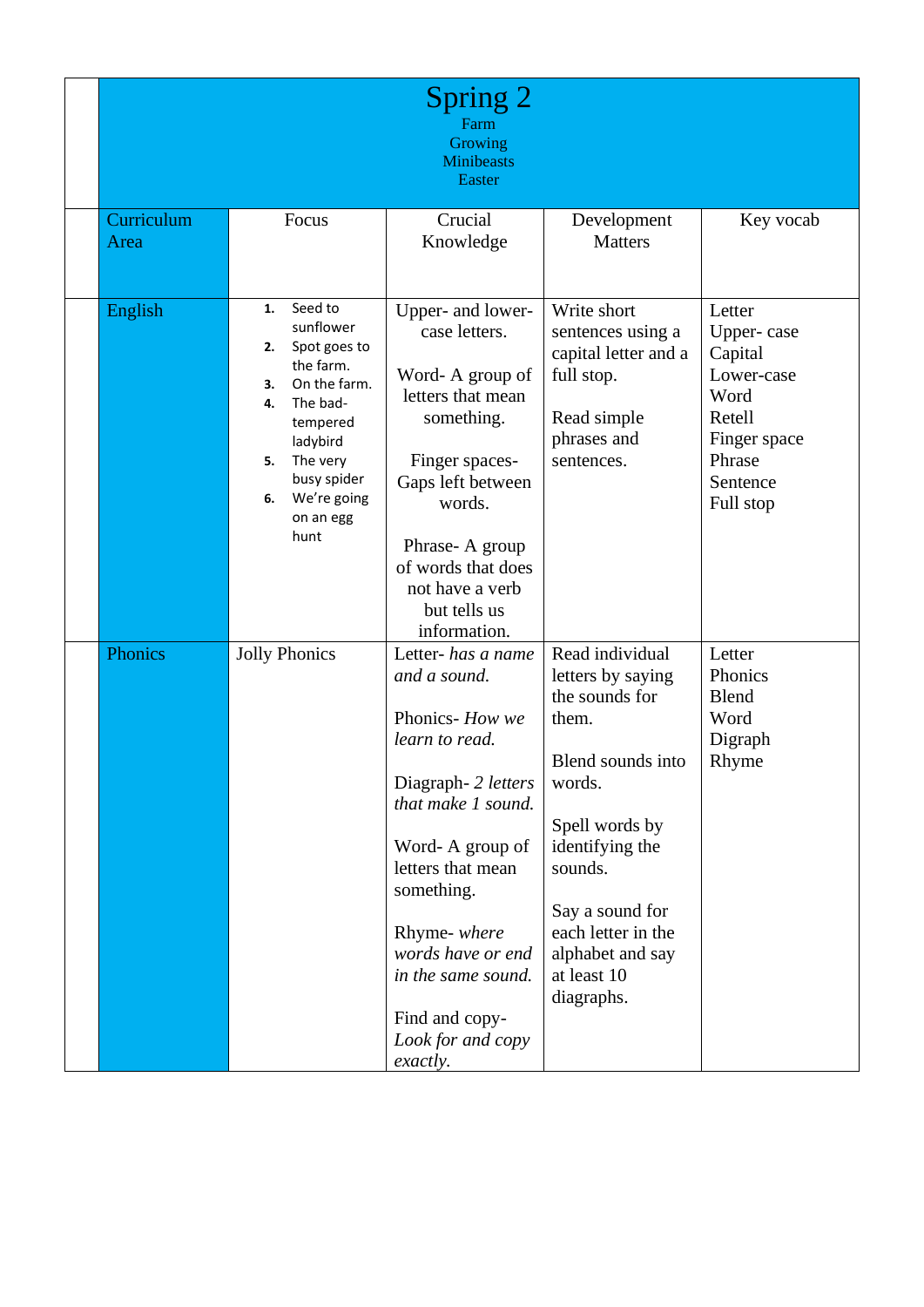|   | <b>Maths</b>            | <b>White Rose Maths</b>        | <b>Building numbers</b><br>beyond 10.<br>Counting patterns<br>Beyond 10<br>Spatial reasoning<br>(1)<br>Match, rotate,<br>manipulate.<br>Adding more<br>Taking away<br>Spatial reasoning<br>(2)<br>Compose and<br>decompose.        | Count beyond 10<br>Select, rotate and<br>manipulate shapes<br>in order to<br>develop spatial<br>reasoning skills.                                                                          | Number<br>Pattern<br>Count<br>Match<br>Rotate<br>Add<br>Take away   |
|---|-------------------------|--------------------------------|------------------------------------------------------------------------------------------------------------------------------------------------------------------------------------------------------------------------------------|--------------------------------------------------------------------------------------------------------------------------------------------------------------------------------------------|---------------------------------------------------------------------|
| M | <b>UTW</b><br>(Science) | Minibeasts<br>Seasonal changes | I know what a<br>minibeast is.<br>I know what<br>minibeasts need to<br>survive.<br>I know where they<br>live.<br>Explore the world<br>around us (4<br>seasons, trees lose<br>their leaves, it gets<br>colder in Autumn/<br>Winter) | Explore the<br>natural world<br>around them.<br>Make<br>observations and<br>draw pictures of<br>animals and<br>plants.                                                                     | Minibeast:<br>Spider<br>Ladybird<br>Ant<br><b>Beetle</b><br>Habitat |
|   | UTW<br>(Geography)      |                                |                                                                                                                                                                                                                                    |                                                                                                                                                                                            |                                                                     |
|   | <b>UTW</b><br>(History) | Castles                        | I know what a<br>castle is.<br>I know who lived<br>in a castle.<br>I can label parts of<br>a castle.                                                                                                                               | Compare and<br>contrast figures<br>from the past.<br>Know some<br>similarities and<br>differences<br>between things in<br>the past and now.<br>Understand the<br>past through<br>settings, | Castle<br>Knight<br>Wall<br>Roof<br>Moat<br>Draw bridge             |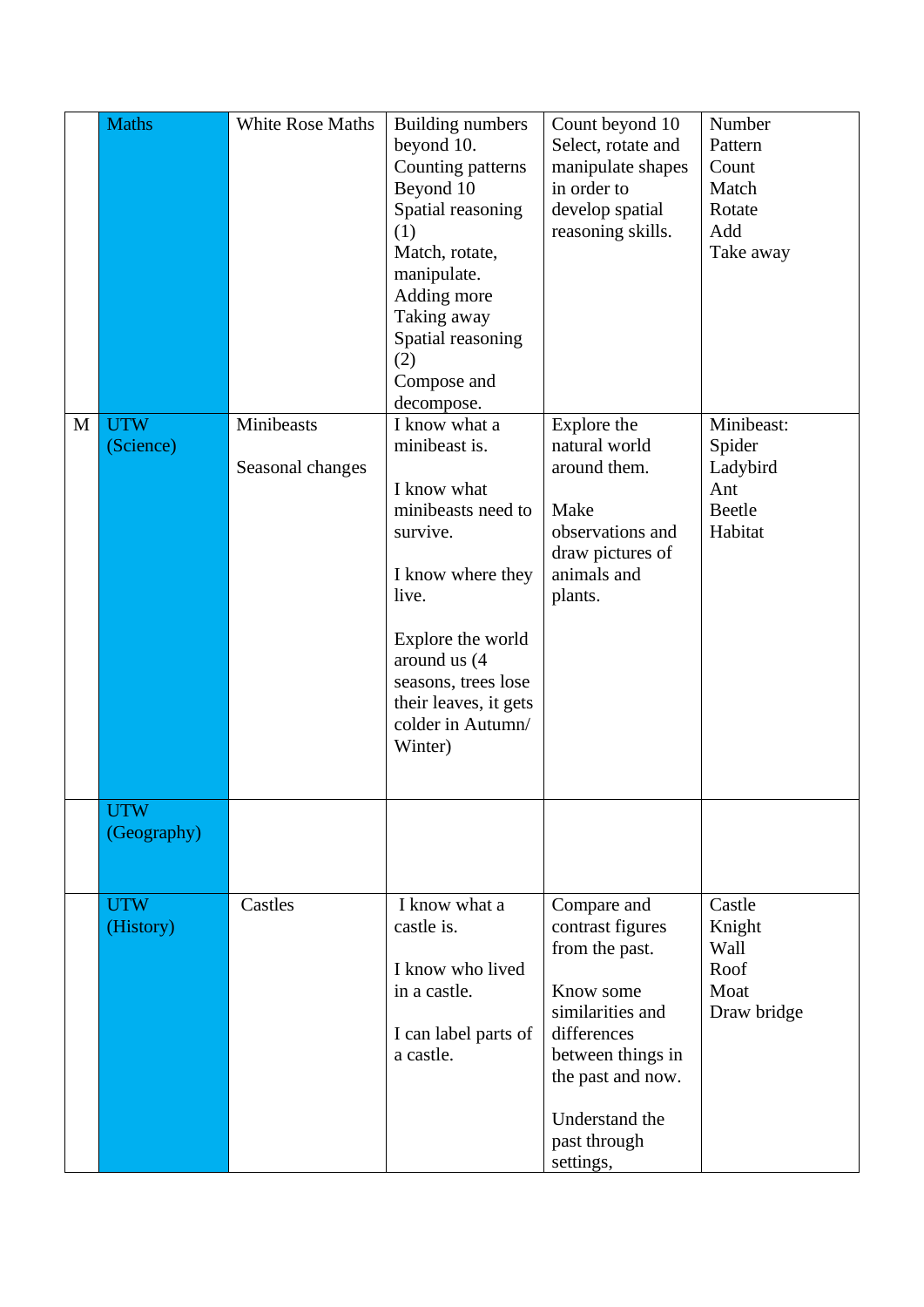|             |                |                                       | characters and                    |                        |
|-------------|----------------|---------------------------------------|-----------------------------------|------------------------|
|             |                |                                       | events.                           |                        |
|             |                |                                       |                                   |                        |
|             |                |                                       |                                   |                        |
| <b>PSHE</b> |                |                                       |                                   | Healthy                |
|             | Being healthy. | For a healthy body                    | Manage their own                  | Safe                   |
|             |                | we need:                              | personal hygiene.                 | Exercise               |
|             | Keeping safe.  | Healthy range of                      |                                   |                        |
|             |                | foods.                                | Know and talk                     |                        |
|             |                | Exercise.                             | about different                   |                        |
|             |                | Water.                                | factors that                      |                        |
|             |                | Sleep.                                | support their                     |                        |
|             |                | To keep clean.                        | overall health and                |                        |
|             |                |                                       | wellbeing.                        |                        |
|             |                | We need to keep                       |                                   |                        |
|             |                | safe when:                            |                                   |                        |
|             |                | It's hot outside.                     |                                   |                        |
|             |                | When we are not                       |                                   |                        |
| <b>DT</b>   | Food           | very well.<br>I can name              | Know and talk                     | Fruit                  |
|             |                | different foods.                      | about different                   | Vegetable              |
|             |                |                                       | factors that                      | Meat                   |
|             |                | I can prepare food                    | support their                     | Prepare                |
|             |                | safely.                               | overall health and                |                        |
|             |                |                                       | wellbeing.                        |                        |
|             |                |                                       |                                   |                        |
|             |                |                                       |                                   |                        |
| <b>RE</b>   | Ways of life   | A way of life is                      | Understand that                   | Tradition<br>Different |
|             | Traditions.    | how you choose to<br>spend your time. | some places are<br>special to     | Community              |
|             |                |                                       | members of their                  |                        |
|             |                | Different people                      | community.                        |                        |
|             |                | around the world                      |                                   |                        |
|             |                | have different                        | Know some                         |                        |
|             |                | ways of life.                         | similarities and                  |                        |
|             |                |                                       | differences                       |                        |
|             |                | A tradition is                        | between different                 |                        |
|             |                | something that                        | religious and                     |                        |
|             |                | people in a                           | cultural                          |                        |
|             |                | community do,                         | communities.                      |                        |
|             |                | that has been                         |                                   |                        |
|             |                | passed down over                      | Explain some                      |                        |
|             |                | time.                                 | similarities and<br>differences   |                        |
|             |                |                                       | between life in                   |                        |
|             |                |                                       |                                   |                        |
|             |                |                                       | this country and<br>life in other |                        |
|             |                |                                       | countries.                        |                        |
| Computing   | Technology all | Lots of things                        | Offer explanations                | Technology             |
|             | around us.     | around me use                         | for why things                    | Computer               |
|             |                | technology.                           | happen and how<br>things work.    | IPad<br>Phone          |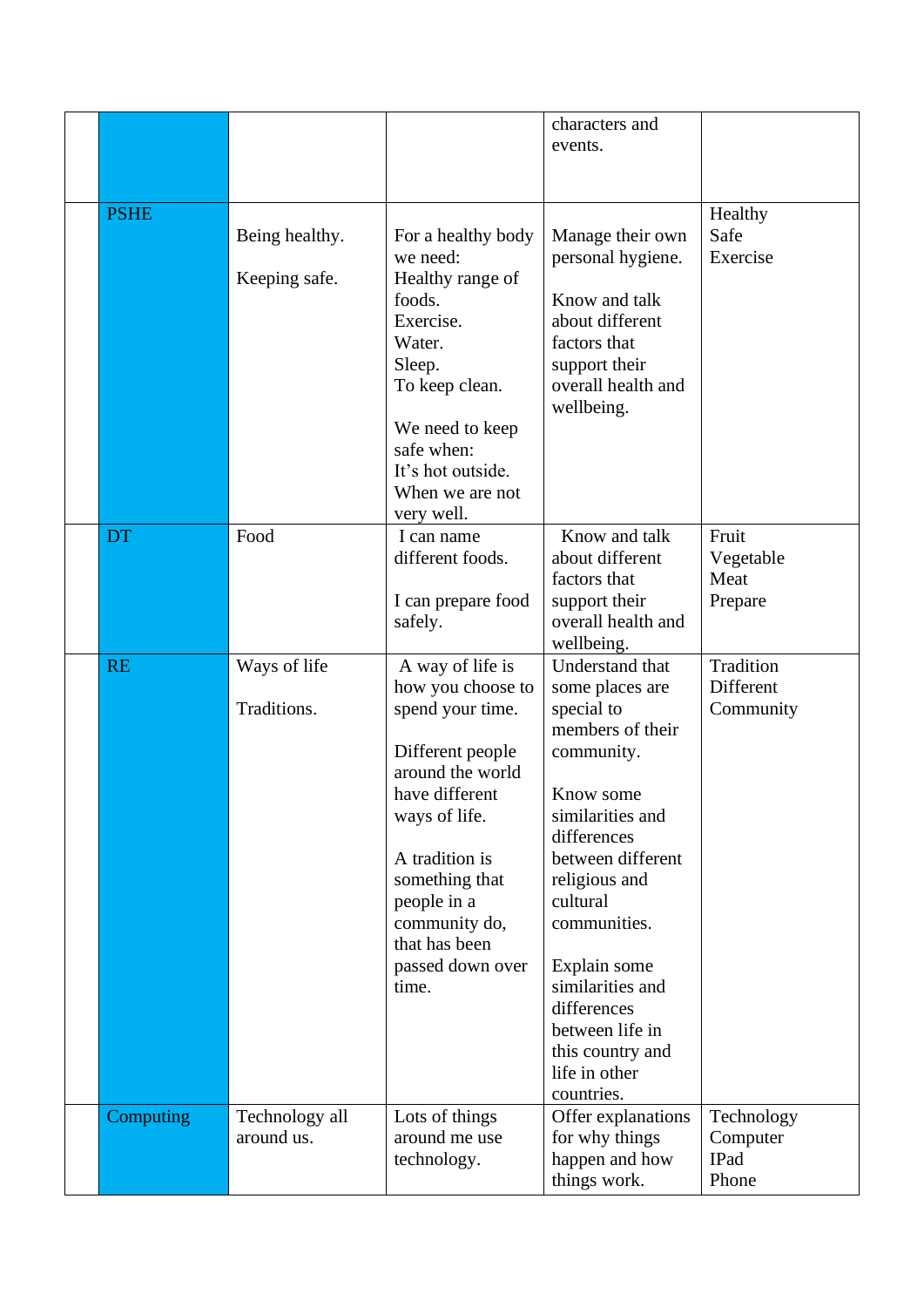|  | People who care   |                   | Laptop |
|--|-------------------|-------------------|--------|
|  | for me should     | Use talk to help  | Tablet |
|  | know what I'm     | work out problems |        |
|  | doing on my       | and organise      |        |
|  | computer.         | thinking.         |        |
|  |                   |                   |        |
|  | I can explain the |                   |        |
|  | purpose of        |                   |        |
|  | different         |                   |        |
|  | technology around |                   |        |
|  | me.               |                   |        |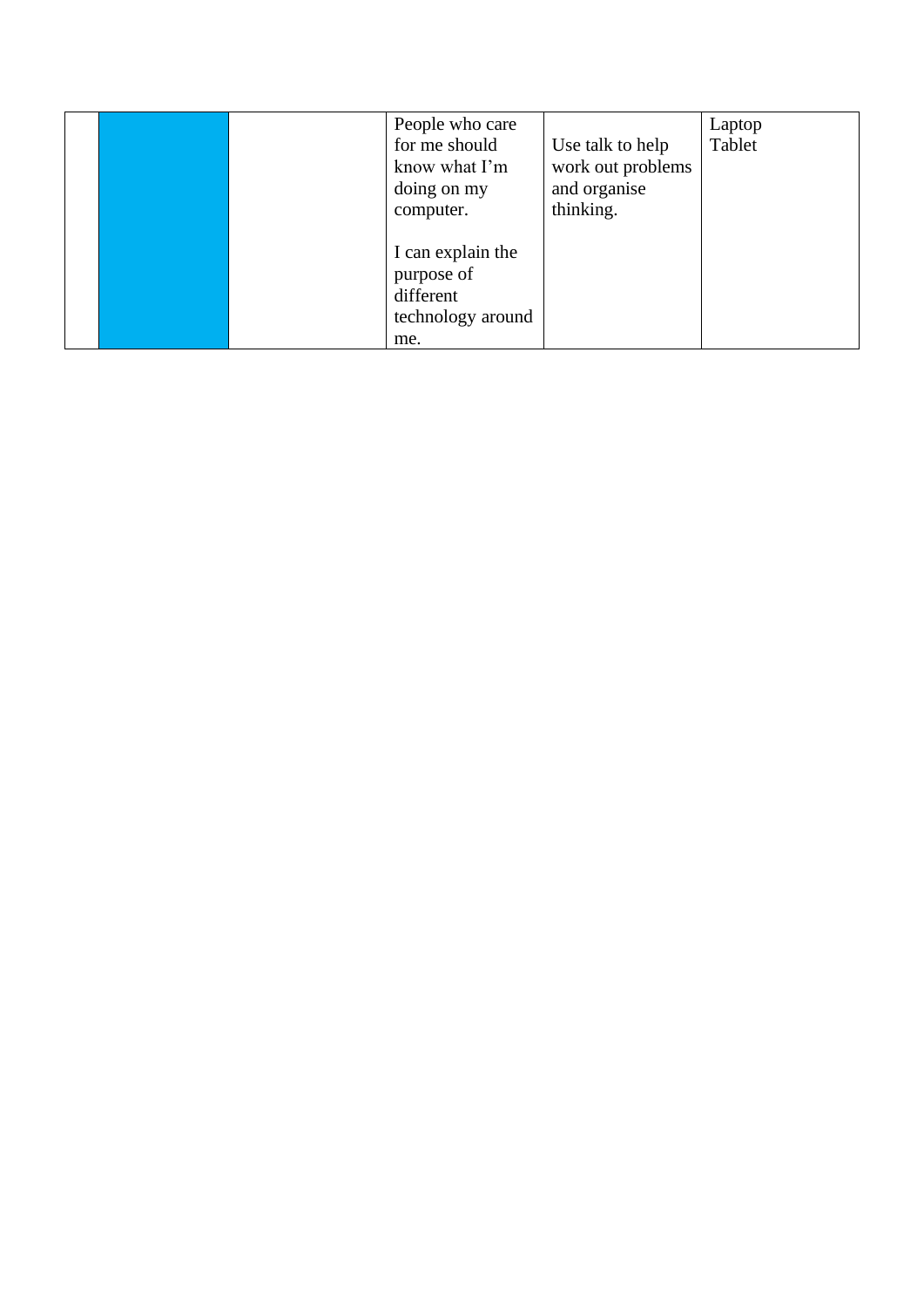| The world around me<br><b>Intent:</b> Children now embed their previous learning as they explore the world around them in<br>different contexts. They consolidate the skills learned throughout the year ready for their transition<br>into year 1. |                                                                                                                                          |                                                                                                                                                                                                                                                                                         |                                                                                                                                                                                                                                                             |                                                                                                                    |  |  |
|-----------------------------------------------------------------------------------------------------------------------------------------------------------------------------------------------------------------------------------------------------|------------------------------------------------------------------------------------------------------------------------------------------|-----------------------------------------------------------------------------------------------------------------------------------------------------------------------------------------------------------------------------------------------------------------------------------------|-------------------------------------------------------------------------------------------------------------------------------------------------------------------------------------------------------------------------------------------------------------|--------------------------------------------------------------------------------------------------------------------|--|--|
|                                                                                                                                                                                                                                                     |                                                                                                                                          | Summer 1                                                                                                                                                                                                                                                                                |                                                                                                                                                                                                                                                             |                                                                                                                    |  |  |
|                                                                                                                                                                                                                                                     |                                                                                                                                          | Journeys                                                                                                                                                                                                                                                                                |                                                                                                                                                                                                                                                             |                                                                                                                    |  |  |
|                                                                                                                                                                                                                                                     |                                                                                                                                          | <b>Traditional tales</b>                                                                                                                                                                                                                                                                |                                                                                                                                                                                                                                                             |                                                                                                                    |  |  |
| Curriculum<br>Area                                                                                                                                                                                                                                  | Focus                                                                                                                                    | Crucial<br>Knowledge                                                                                                                                                                                                                                                                    | Development<br><b>Matters</b>                                                                                                                                                                                                                               | Key vocab                                                                                                          |  |  |
| English                                                                                                                                                                                                                                             | Mr Gumpy's<br>1.<br>outing<br><b>Flat Stanley</b><br>2.<br>Handa's surprise<br>3.<br>Hansel and<br>4.<br>Gretel.<br>Puss in Boots.<br>5. | Upper- and lower-<br>case letters.<br>Word-A group of<br>letters that mean<br>something.<br>Finger spaces-<br>Gaps left between<br>words.<br>Phrase-A group<br>of words that does<br>not have a verb<br>but tells us<br>information.                                                    | Demonstrate<br>understanding of<br>what's been read<br>to them.<br>Anticipate key<br>events in stories.<br>Use and<br>understand<br>recently<br>introduced vocab.                                                                                           | Letter<br>Upper-case<br>Capital<br>Lower-case<br>Word<br>Retell<br>Finger space<br>Phrase<br>Sentence<br>Full stop |  |  |
| Phonics                                                                                                                                                                                                                                             | <b>Jolly Phonics</b>                                                                                                                     | Letter- has a name<br>and a sound.<br>Phonics-How we<br>learn to read.<br>Diagraph- 2 letters<br>that make 1 sound.<br>Word-A group of<br>letters that mean<br>something.<br>Rhyme- where<br>words have or end<br>in the same sound.<br>Find and copy-<br>Look for and copy<br>exactly. | Say a sound for<br>each letter in the<br>alphabet and say<br>at least 10<br>diagraphs.<br>Read words<br>consistent with<br>their phonics<br>knowledge.<br>Read aloud simple<br>sentences.<br>Write<br>recognisable<br>letters that are<br>correctly formed. | Letter<br>Phonics<br><b>Blend</b><br>Word<br>Digraph<br>Rhyme                                                      |  |  |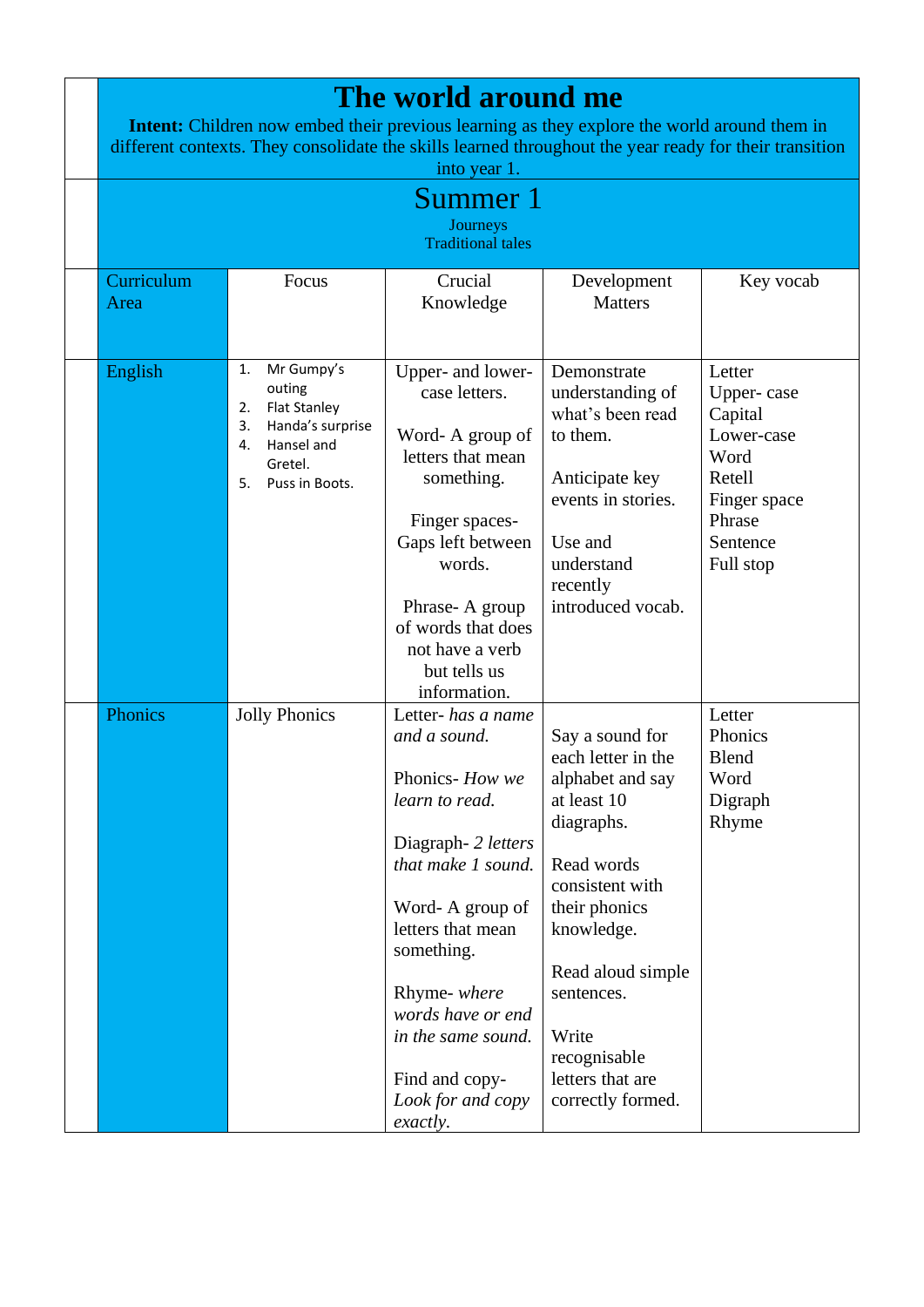|              |                  |                                                                                                                                                 | Write simple                                                                                                                                                                                                |                                                                    |
|--------------|------------------|-------------------------------------------------------------------------------------------------------------------------------------------------|-------------------------------------------------------------------------------------------------------------------------------------------------------------------------------------------------------------|--------------------------------------------------------------------|
|              |                  |                                                                                                                                                 | phrases and                                                                                                                                                                                                 |                                                                    |
|              |                  |                                                                                                                                                 | sentences.                                                                                                                                                                                                  |                                                                    |
| <b>Maths</b> | White Rose Maths | Doubling<br>Sharing and<br>grouping<br>Even and odd<br>Spatial reasoning<br>Visualise and<br>build<br>Patterns and<br>relationships<br>Mapping. | Automatically<br>recall some double<br>facts.<br>Explore and<br>represent patterns<br>within numbers,<br>including even<br>and odd, double<br>facts and how<br>quantities can be<br>distributed<br>equally. | Doubling<br>Sharing<br>Even<br>Odd<br>Pattern<br>Mapping<br>Number |
| <b>UTW</b>   | Materials.       | I can identify man                                                                                                                              | Explore changing                                                                                                                                                                                            | Material                                                           |
| (Science)    |                  | made and natural                                                                                                                                | states of matter.                                                                                                                                                                                           | Change<br>Solid                                                    |
|              | Seasonal changes | materials.                                                                                                                                      | Make comments                                                                                                                                                                                               | Liquid                                                             |
|              |                  | I know that things                                                                                                                              | about what they                                                                                                                                                                                             |                                                                    |
|              |                  | can be liquid and                                                                                                                               | hear and ask                                                                                                                                                                                                |                                                                    |
|              |                  | solid and that<br>these can change.                                                                                                             | questions to<br>clarify                                                                                                                                                                                     |                                                                    |
|              |                  |                                                                                                                                                 | understanding.                                                                                                                                                                                              |                                                                    |
|              |                  | Explore the world                                                                                                                               |                                                                                                                                                                                                             |                                                                    |
|              |                  | around us (4<br>seasons, trees lose                                                                                                             | Participate in<br>discussions,                                                                                                                                                                              |                                                                    |
|              |                  | their leaves, it gets                                                                                                                           | offering their own                                                                                                                                                                                          |                                                                    |
|              |                  | colder in Autumn/                                                                                                                               | ideas.                                                                                                                                                                                                      |                                                                    |
|              |                  | Winter)                                                                                                                                         |                                                                                                                                                                                                             |                                                                    |
|              |                  |                                                                                                                                                 |                                                                                                                                                                                                             |                                                                    |
| <b>UTW</b>   | The wider world. | I know people that                                                                                                                              | Explain some                                                                                                                                                                                                | World                                                              |
| (Geography)  |                  | live in different                                                                                                                               | similarities and                                                                                                                                                                                            | Earth                                                              |
|              |                  | places have<br>different ways of                                                                                                                | differences<br>between life in                                                                                                                                                                              | Similarities<br><b>Differences</b>                                 |
|              |                  | life.                                                                                                                                           | this county and                                                                                                                                                                                             |                                                                    |
|              |                  |                                                                                                                                                 | lives in other                                                                                                                                                                                              | Africa                                                             |
|              |                  | I know that<br>different places                                                                                                                 | countries.                                                                                                                                                                                                  | Antarctica                                                         |
|              |                  | have different                                                                                                                                  | Describe their                                                                                                                                                                                              |                                                                    |
|              |                  | environments.                                                                                                                                   | immediate                                                                                                                                                                                                   |                                                                    |
| <b>UTW</b>   |                  |                                                                                                                                                 | environment.                                                                                                                                                                                                |                                                                    |
| (History)    |                  |                                                                                                                                                 |                                                                                                                                                                                                             |                                                                    |
|              |                  |                                                                                                                                                 |                                                                                                                                                                                                             |                                                                    |
|              |                  |                                                                                                                                                 |                                                                                                                                                                                                             |                                                                    |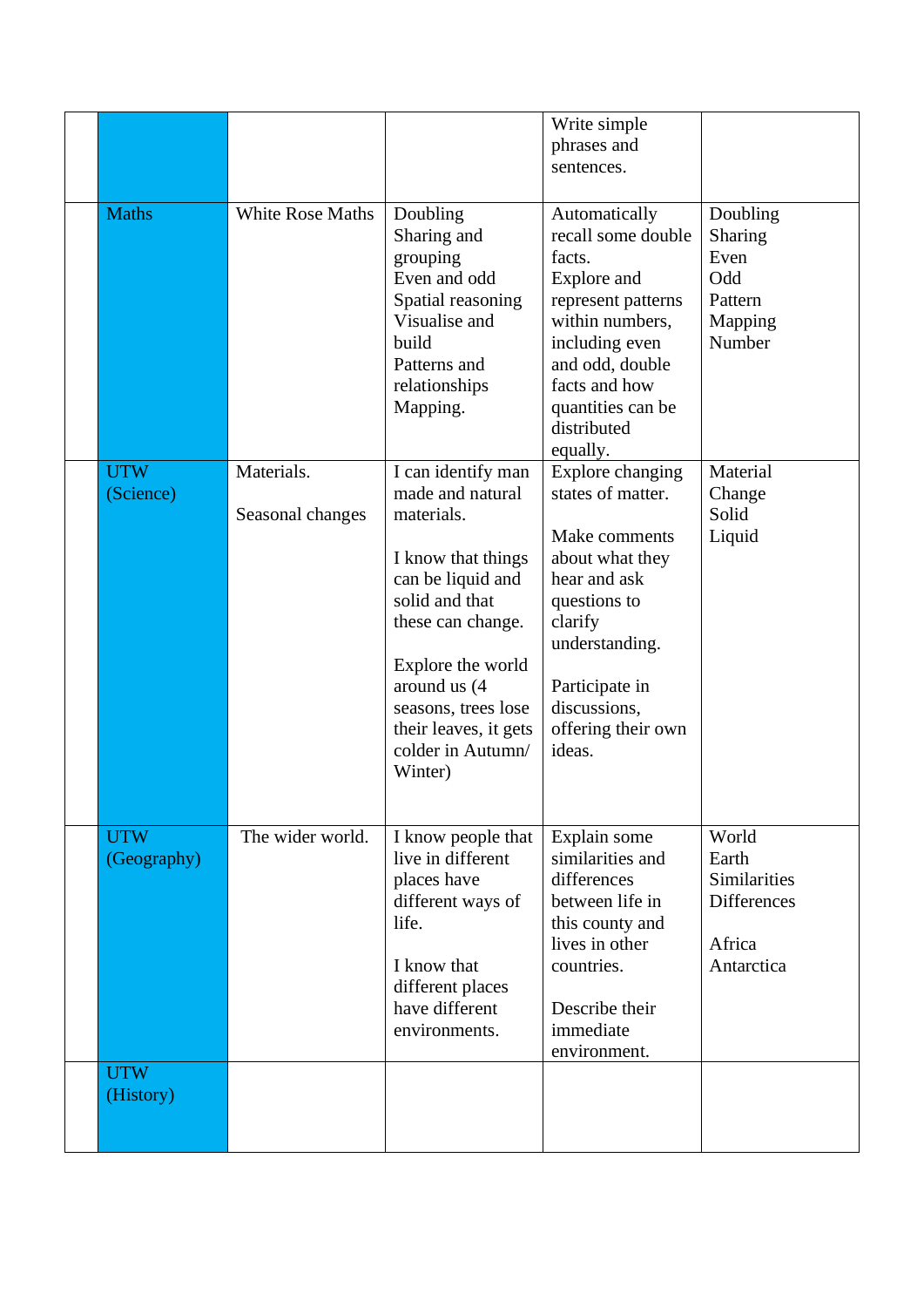| <b>PSHE</b> |                                         |                                                                                                                                                                                                |                                                                                                                                                                    | Grow                                                                        |
|-------------|-----------------------------------------|------------------------------------------------------------------------------------------------------------------------------------------------------------------------------------------------|--------------------------------------------------------------------------------------------------------------------------------------------------------------------|-----------------------------------------------------------------------------|
|             | My body<br>Growing and<br>changing.     | I can name parts<br>of the body.<br>We grow up and<br>we change and so<br>does our<br>environment.                                                                                             | Participate in<br>discussions.<br>Manage own basic<br>hygiene and<br>personal needs.<br>Understand<br>Important changes<br>in the natural<br>world around<br>them. | Change<br>Body:<br>Knee<br>Arm<br>Hair<br>Ear<br>Eye<br><b>Nose</b><br>Hand |
| Art         | Sculpture<br>Collages (1 week<br>focus) | I know that<br>materials can<br>create sculptures.<br>I know that<br>playdough and<br>clay can be<br>shapes.<br>I know that<br>different media<br>can be combined<br>to create new<br>effects. | Use and explore<br>a variety of<br>materials, tools<br>and techniques.<br>Share their<br>creations<br>explaining the<br>process they have<br>used.                 | Recycled<br>Natural<br><b>Statues</b><br><b>Materials</b>                   |
| <b>RE</b>   | Celebrations                            | There are different<br>events we<br>celebrate<br>throughout the<br>year. Some of<br>these are part of<br>religions and some<br>aren't.                                                         | Know some<br>similarities and<br>differences<br>between different<br>religious and<br>cultural<br>communities.                                                     | Celebration<br>Religion<br>Similarities<br><b>Differences</b>               |
| Computing   | Technology all<br>around us.            | Lots of things<br>around me use<br>technology.<br>People who care<br>for me should<br>know what I'm<br>doing on my<br>computer.<br>I can explain the<br>purpose of                             | Offer explanations<br>for why things<br>happen and how<br>things work.<br>Use talk to help<br>work out problems<br>and organise<br>thinking.                       | Technology<br>Computer<br>IPad<br>Phone<br>Laptop<br>Tablet                 |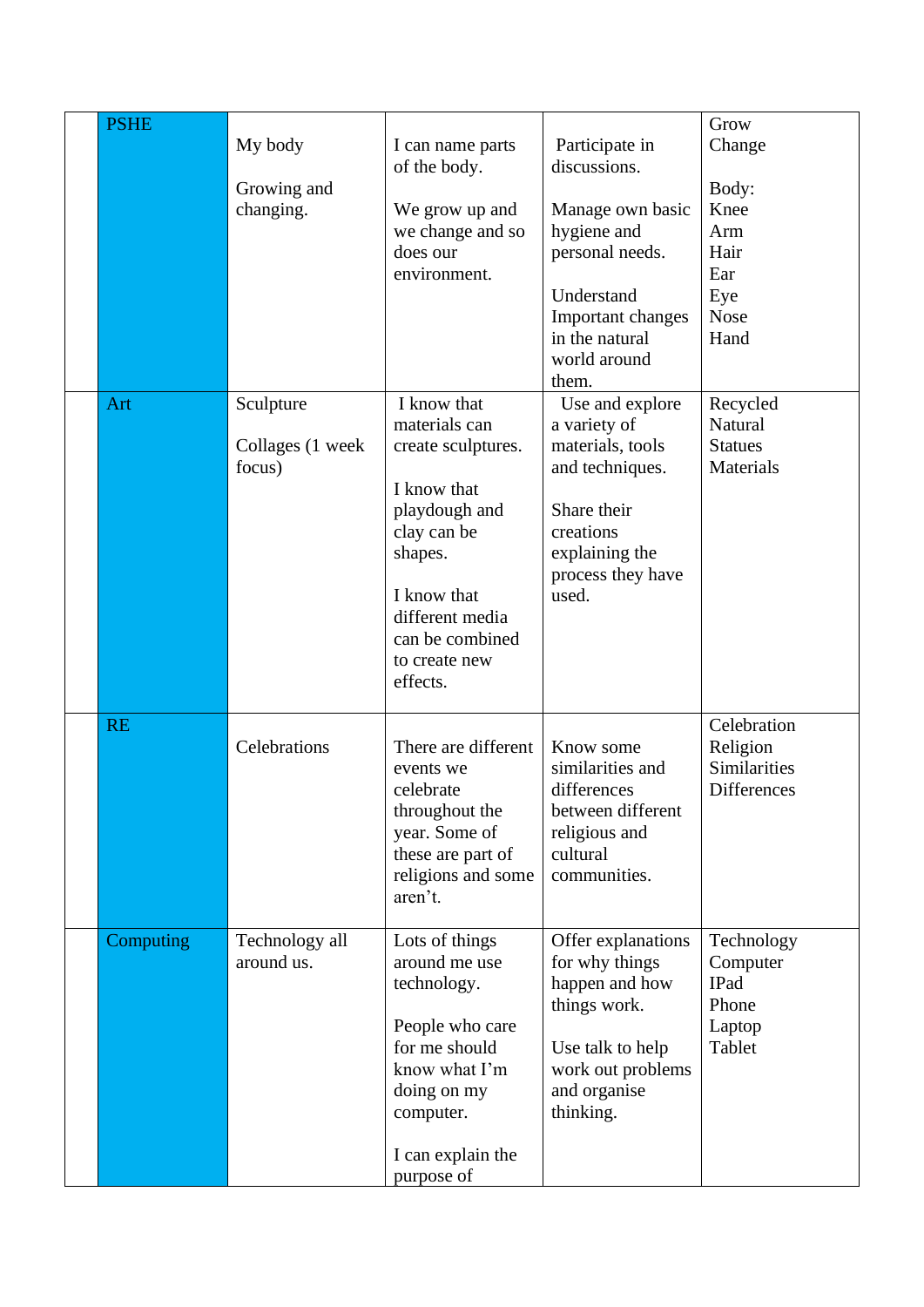|  |  | different         |  |
|--|--|-------------------|--|
|  |  | technology around |  |
|  |  | me.               |  |
|  |  |                   |  |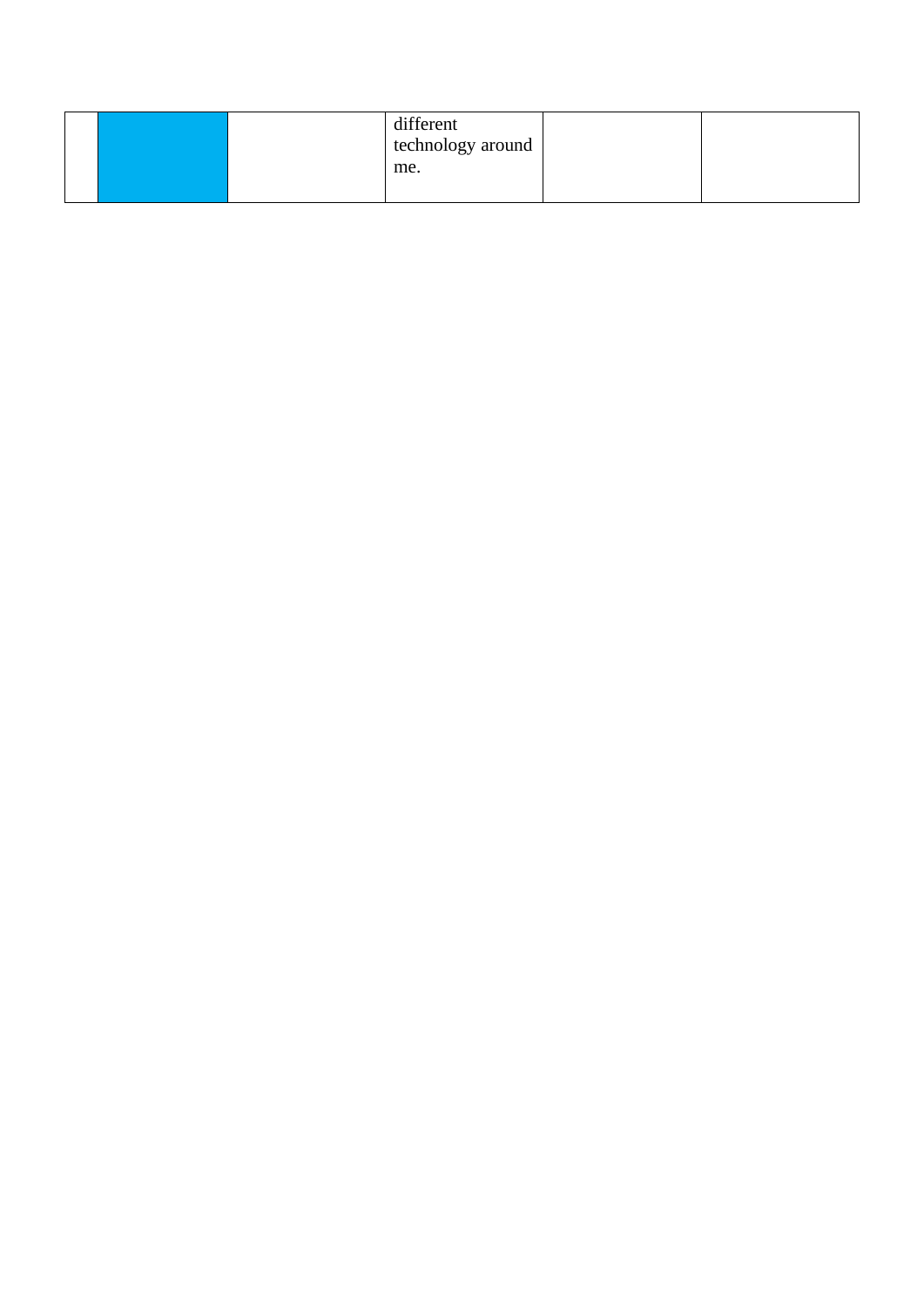|                    |                                                                                                                                                                                                                                                                                 | Summer 2<br>Under the sea<br>Pirates<br><b>Sports</b><br>Holidays                                                                                                                                                                                                                               |                                                                                                                                                                                                                                                                                                    |                                                                                                                    |
|--------------------|---------------------------------------------------------------------------------------------------------------------------------------------------------------------------------------------------------------------------------------------------------------------------------|-------------------------------------------------------------------------------------------------------------------------------------------------------------------------------------------------------------------------------------------------------------------------------------------------|----------------------------------------------------------------------------------------------------------------------------------------------------------------------------------------------------------------------------------------------------------------------------------------------------|--------------------------------------------------------------------------------------------------------------------|
| Curriculum<br>Area | Focus                                                                                                                                                                                                                                                                           | Crucial Knowledge                                                                                                                                                                                                                                                                               | Development<br><b>Matters</b>                                                                                                                                                                                                                                                                      | Activities                                                                                                         |
| English            | The snail and<br>1.<br>the whale<br>Shark in the<br>2.<br>park<br>Pirates love<br>3.<br>underpants<br>The treasure<br>4.<br>of pirate<br>Frank<br>Ready steady<br>5.<br>Mo.<br>The<br>6.<br>lighthouse<br>keeper's lunch<br>What the<br>7.<br>ladybird heard<br>at the seaside. | Upper- and lower-<br>case letters.<br>Word-A group of<br>letters that mean<br>something.<br>Finger spaces-<br>Gaps left between<br>words.<br>Phrase-A group of<br>words that does not<br>have a verb but<br>tells us<br>information.                                                            | Demonstrate<br>understanding of<br>what's been read to<br>them.<br>Anticipate key<br>events in stories.<br>Use and understand<br>recently introduced<br>vocab.                                                                                                                                     | Letter<br>Upper-case<br>Capital<br>Lower-case<br>Word<br>Retell<br>Finger space<br>Phrase<br>Sentence<br>Full stop |
| Phonics            | <b>Jolly Phonics</b>                                                                                                                                                                                                                                                            | Letter- has a name<br>and a sound.<br>Phonics- How we<br>learn to read.<br>Diagraph- 2 letters<br>that make 1 sound.<br>Word-A group of<br>letters that mean<br>something.<br>Rhyme- where<br>words have or end<br>in the same sound.<br>Find and copy-<br>Look for and copy<br><i>exactly.</i> | Say a sound for<br>each letter in the<br>alphabet and say at<br>least 10 diagraphs.<br>Read words<br>consistent with<br>their phonics<br>knowledge.<br>Read aloud simple<br>sentences.<br>Write recognisable<br>letters that are<br>correctly formed.<br>Write simple<br>phrases and<br>sentences. | Letter<br>Phonics<br><b>Blend</b><br>Word<br>Digraph<br>Rhyme                                                      |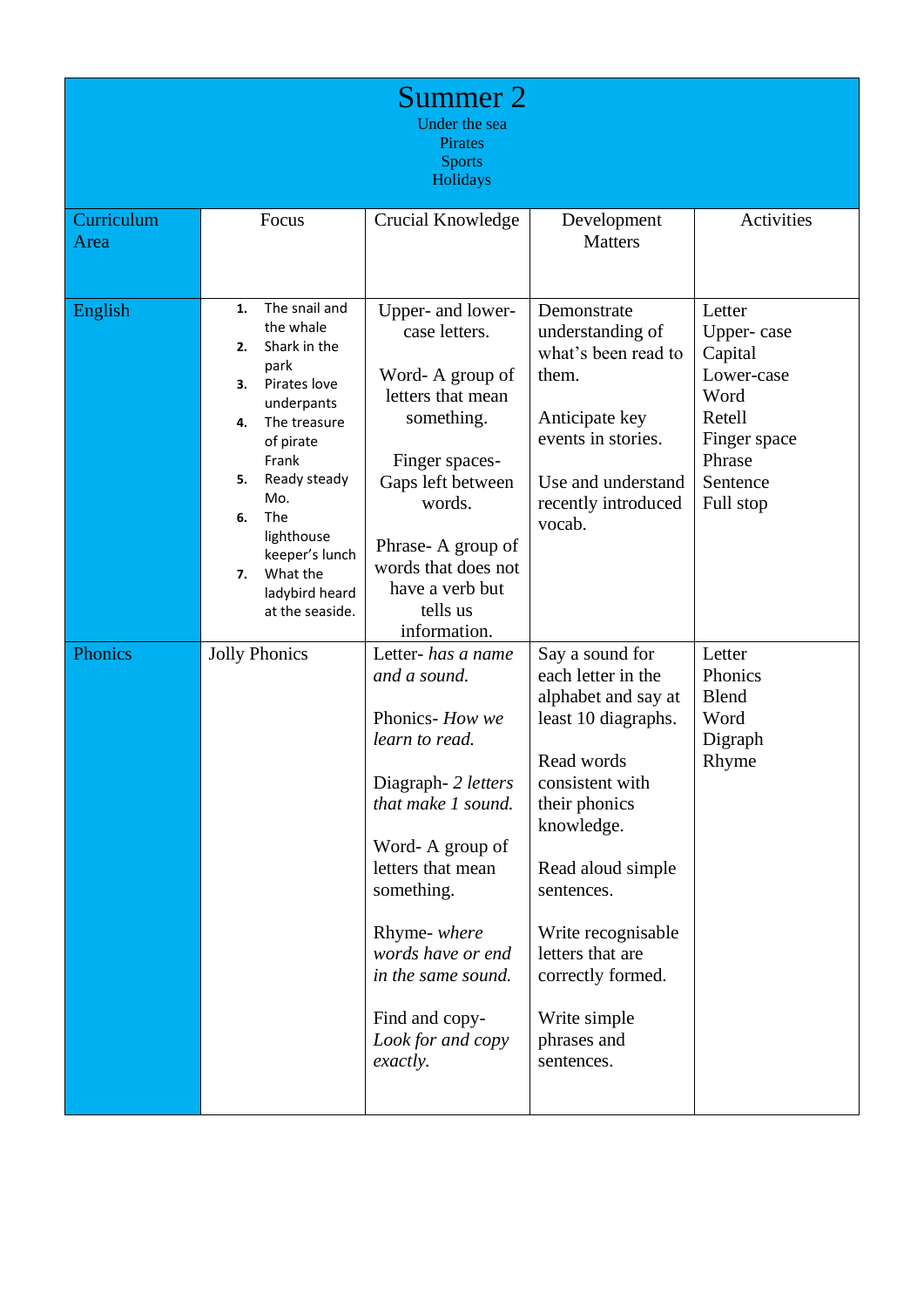| <b>Maths</b><br><b>UTW</b> (Science) | <b>White Rose Maths</b><br>Changes and<br>weather.<br>Seasonal changes | Adding more<br>Taking away<br>Spatial reasoning<br>Doubling<br>Sharing and<br>grouping<br>Odd and even<br>Patterns and<br>relationships<br>I know that it gets<br>warmer in Spring<br>and Summer.<br>Suitable clothes for<br>different weathers.<br>I know how to<br>keep safe in the<br>sun.<br>Explore the world<br>around us (4<br>seasons, trees lose<br>their leaves, it gets<br>colder in Autumn/ | Automatically<br>recall some double<br>facts.<br><b>Explore</b> and<br>represent patterns<br>within numbers,<br>including even and<br>odd, double facts<br>and how quantities<br>can be distributed<br>equally.<br>Explore the natural<br>world around them.<br>Know some<br>similarities and<br>differences<br>between the natura<br>world around them<br>and contrasting<br>environments.<br><b>Understand some</b><br>important process<br>and changes in the<br>natural world. | Add<br>Take away<br>Doubling<br>Sharing<br>Grouping<br>Odd<br>Even<br>Pattern<br>Number<br>Change<br>Weather<br>Season<br>Spring<br>Summer<br>Autumn<br>Winter<br>Hot<br>Cold |
|--------------------------------------|------------------------------------------------------------------------|---------------------------------------------------------------------------------------------------------------------------------------------------------------------------------------------------------------------------------------------------------------------------------------------------------------------------------------------------------------------------------------------------------|------------------------------------------------------------------------------------------------------------------------------------------------------------------------------------------------------------------------------------------------------------------------------------------------------------------------------------------------------------------------------------------------------------------------------------------------------------------------------------|-------------------------------------------------------------------------------------------------------------------------------------------------------------------------------|
| <b>UTW</b><br>(Geography)            |                                                                        | Winter)                                                                                                                                                                                                                                                                                                                                                                                                 |                                                                                                                                                                                                                                                                                                                                                                                                                                                                                    |                                                                                                                                                                               |
| <b>UTW</b> (History)                 | Pirates                                                                | Pirates travel on<br>boats<br>Pirates steal<br>Pirate<br>characteristics                                                                                                                                                                                                                                                                                                                                | Know some<br>similarities and<br>differences<br>between things in<br>the past and now.<br>Understand the<br>past through<br>settings, characters<br>and events in<br>books.                                                                                                                                                                                                                                                                                                        | Pirate<br>Ship<br>Eye patch<br>Hook<br>Parrot<br><b>Boat</b>                                                                                                                  |
| <b>PSHE</b>                          | Being safe                                                             | It is important that<br>we:<br>Know who we can<br>go to if we need<br>help.                                                                                                                                                                                                                                                                                                                             | Show an<br>understanding of<br>their own feelings<br>and those of others.                                                                                                                                                                                                                                                                                                                                                                                                          | Safe<br>Communicate                                                                                                                                                           |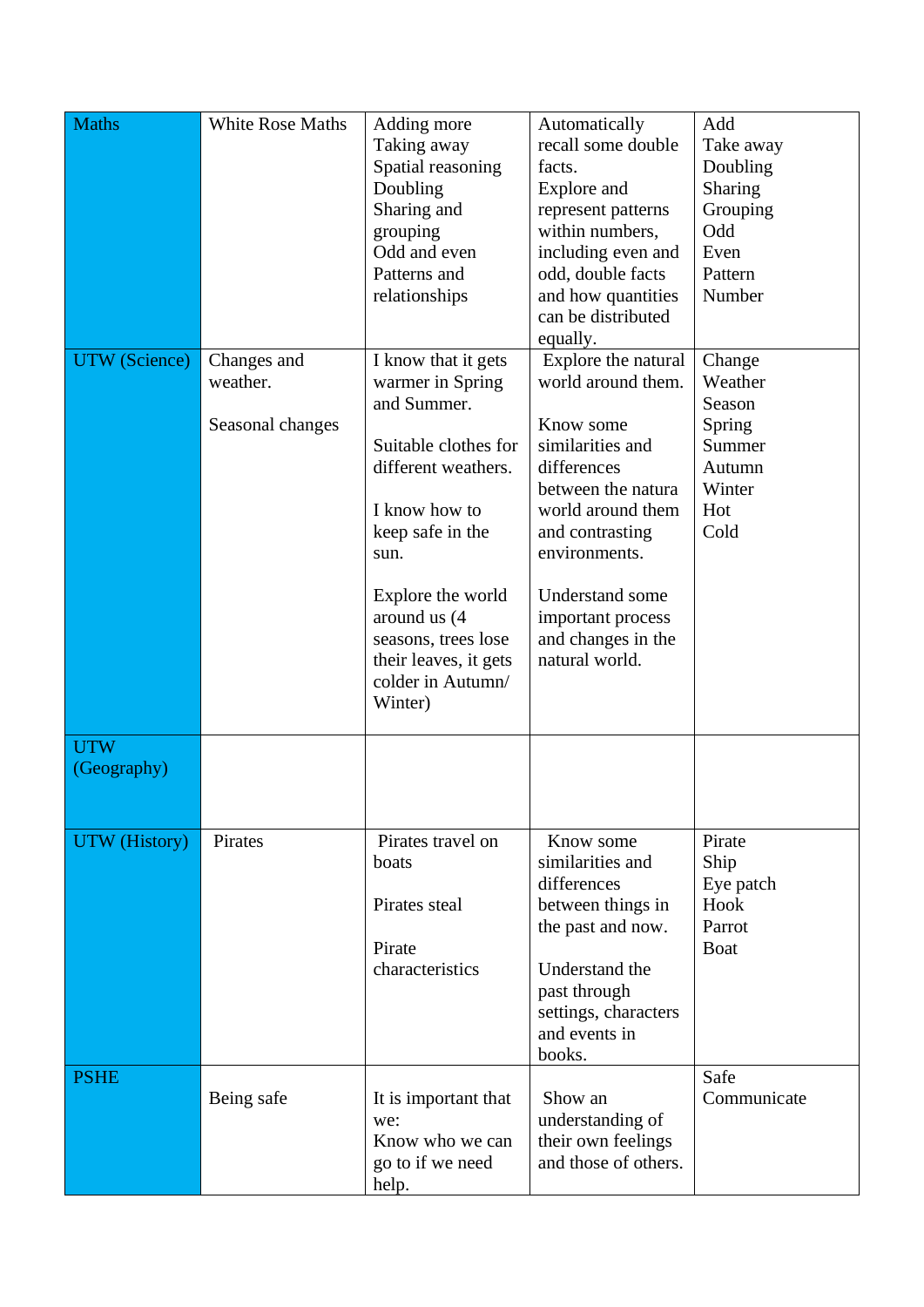|           |                 | Make good<br>choices.                  | Follow instructions<br>involving several |             |
|-----------|-----------------|----------------------------------------|------------------------------------------|-------------|
|           |                 | Communicate our                        | ideas.                                   |             |
|           |                 | preferences.                           |                                          |             |
|           |                 | Express when we                        | Show                                     |             |
|           |                 | don't like                             | independence,                            |             |
|           |                 | something.                             | resilience and                           |             |
|           |                 |                                        | perseverance in the                      |             |
|           |                 |                                        | face of challenge.                       |             |
|           |                 |                                        | Explain the reasons                      |             |
|           |                 |                                        | for rules.                               |             |
|           |                 |                                        | Know right from                          |             |
|           |                 |                                        | wrong.                                   |             |
| <b>DT</b> | Fantastic hats. |                                        | Safely use and                           | Who?        |
|           |                 | Who it's for and                       | explore a variety of                     | What?       |
|           |                 | what it is for.                        | materials, tools and                     | Material    |
|           |                 |                                        | techniques.                              | Join        |
|           |                 | What is a material.                    | Share their                              |             |
|           |                 | Joining materials.                     | creation,                                |             |
|           |                 |                                        | explaining the                           |             |
|           |                 |                                        | process they have                        |             |
|           |                 |                                        | used.                                    |             |
| <b>RE</b> | Behaviour       |                                        | Explain the reasons                      | Rules       |
|           |                 | Behaviour is the                       | for the rules and                        | Behaviour   |
|           |                 | way we act.                            | know right from                          | Kindness    |
|           |                 |                                        | wrong.                                   | Respect     |
|           |                 | Good behaviour                         | Follow instructions                      |             |
|           |                 | means following<br>the rules, treating | involving several                        |             |
|           |                 | people and things                      | ideas.                                   |             |
|           |                 | with kindness and                      |                                          |             |
|           |                 | respect.                               | Show sensitivity to                      |             |
|           |                 |                                        | others' needs.                           |             |
| Computing | Technology all  | Lots of things                         | Offer explanations                       | Technology  |
|           | around us.      | around me use                          | for why things                           | Computer    |
|           |                 | technology.                            | happen and how                           | <b>IPad</b> |
|           |                 |                                        | things work.                             | Phone       |
|           |                 |                                        |                                          |             |
|           |                 | People who care                        |                                          | Laptop      |
|           |                 | for me should                          | Use talk to help                         | Tablet      |
|           |                 | know what I'm                          | work out problems                        |             |
|           |                 | doing on my                            | and organise                             |             |
|           |                 | computer.                              | thinking.                                |             |
|           |                 | I can explain the                      |                                          |             |
|           |                 | purpose of                             |                                          |             |